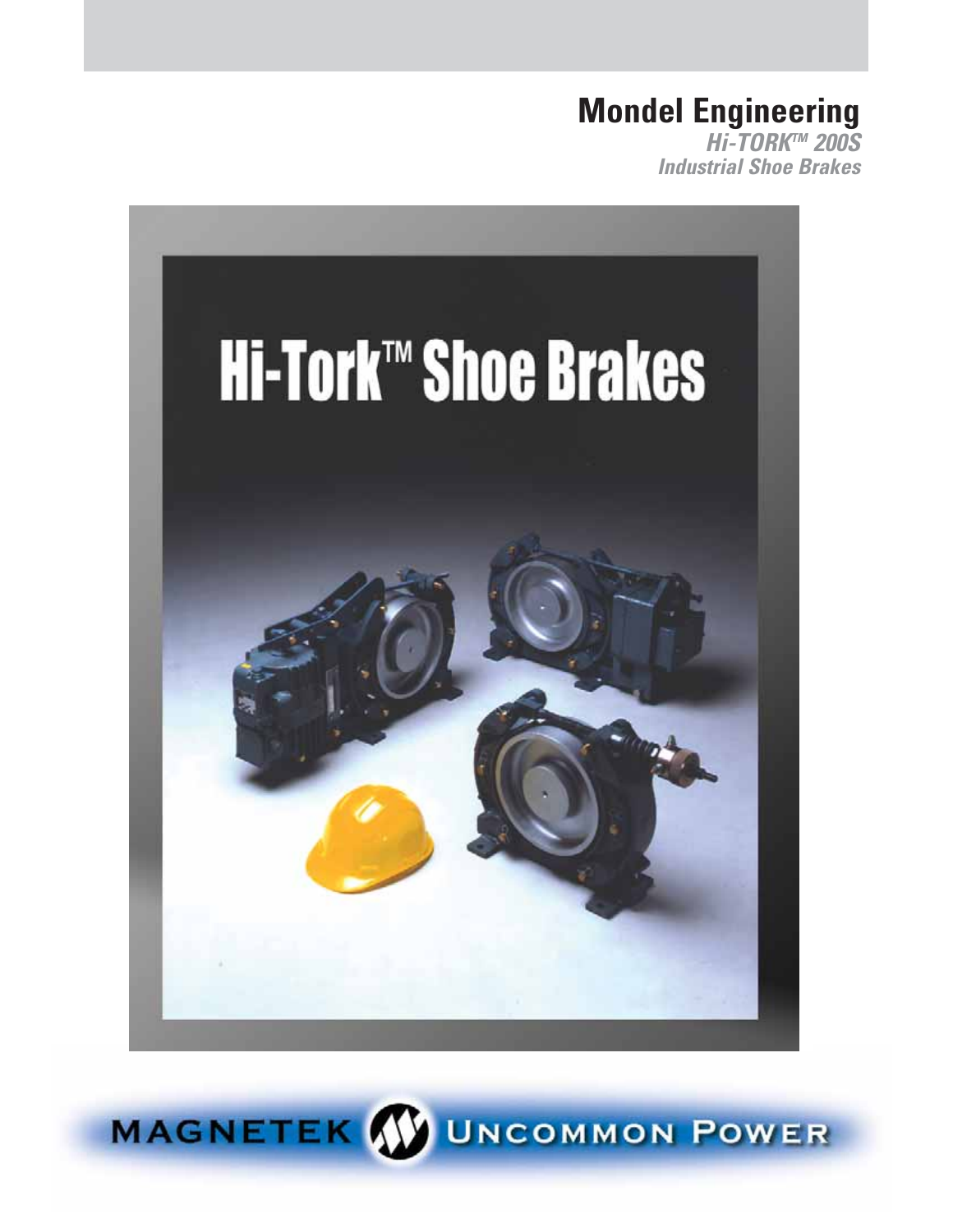### **MONDEL** MEANS **BRAKES Contents and Page Reference Guide**

| <b>PAGE</b> | <b>DESCRIPTION</b>                                                               | <b>TYPE</b>          |
|-------------|----------------------------------------------------------------------------------|----------------------|
| $3 - 4$     | Introduction                                                                     |                      |
| $5-6$       | DC Magnet Operated Brakes                                                        | SА                   |
| $7-9$       | 3-Phase AC Hy-Thrust <sup>™</sup> Actuator Brakes                                | ST & ST/E            |
| 10          | 3-Phase AC Hy-Thrust <sup>™</sup> Operated Explosion-proof and Flame-proof Brake | STX & STF            |
| 11          | Pneumatic and Hydraulic Operated Brakes                                          | SP/E & SH/E          |
| 12          | Hydraulic (Pedal) Operated Brakes                                                | <b>SM</b>            |
| 13          | Pedal Operated Hydraulic Override System for adding to Brake Types SA,           | SA/M, ST/M           |
|             | ST, and ST/E Brakes                                                              |                      |
| 14          | Handwheel and Lever Applied Brakes                                               | <b>S/W &amp; S/L</b> |
| 15          | Symmetrical and Offset Hub Brake Wheels                                          | <b>SBW &amp; OBW</b> |
| $16 - 17$   | <b>Geared Brake Wheel Couplings</b>                                              | G66                  |
| 18          | DC Magnetek Brake Rectifiers and Controllers                                     | SA & SA/M            |
| 19          | <b>Brake Enclosures</b>                                                          | SA, ST & ST/E        |

The information contained in this technical manual is general in nature and shall not be construed to warrant suitability of the equipment for any specific installation or application. All designs, specifications and components of the equipment described are subject to change at Magnetek's sole discretion at any time without advance notice.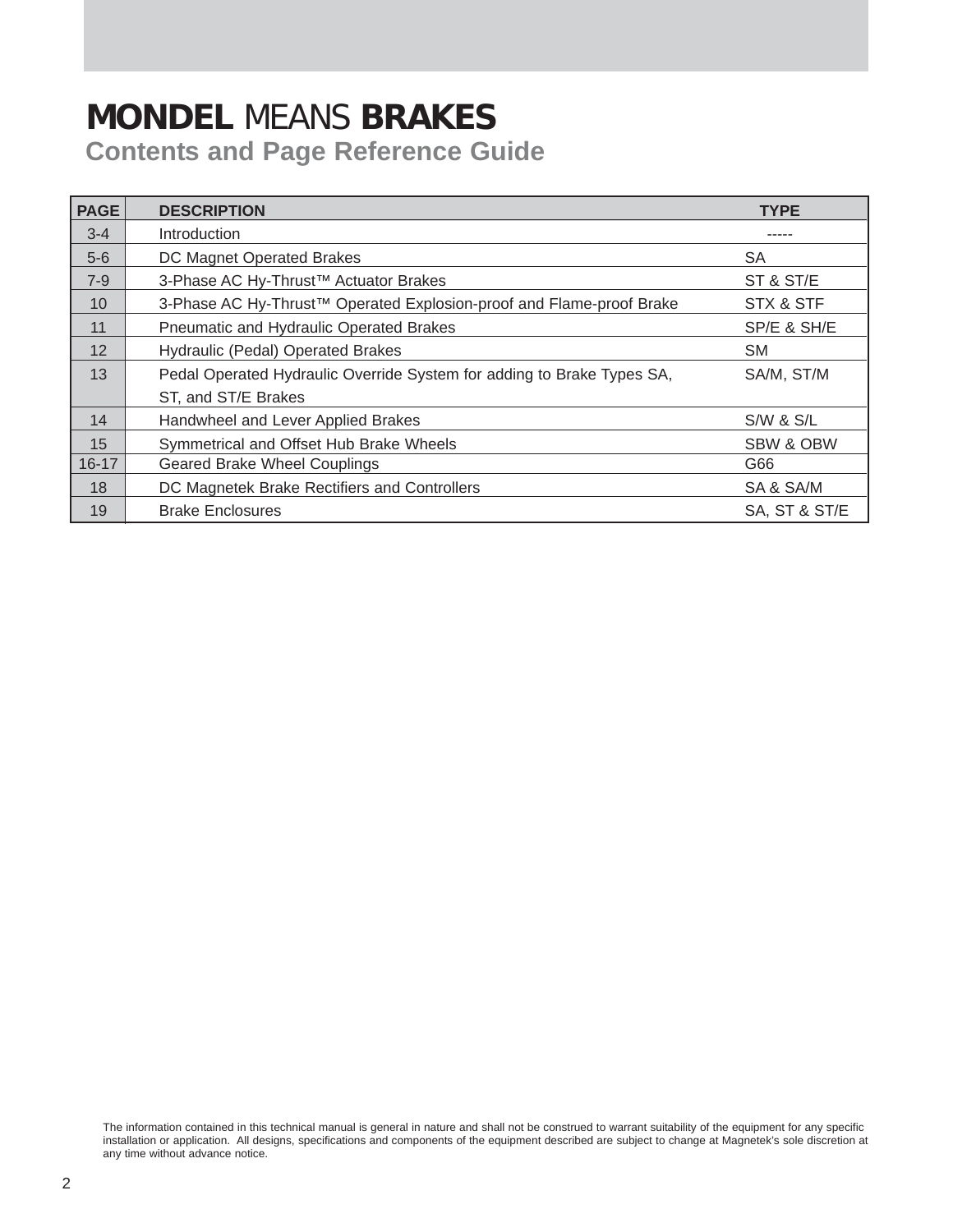### **Introduction Hi-TorkTM 200S Series Industrial Shoe Brakes**

Magnetek's heavy-duty, cost-effective Mondel Industrial Duty Shoe Brakes are designed for a wide variety of industrial and mining applications and environments. Minimal moving parts provide an extremely reliable range of brakes that are easy to install, adjust and maintain. The 200S Brake Series has a compact size with low shaft height, making it easy to retrofit into existing installations where space is tight.

Applications include:

- Overhead cranes
- Conveyors
- Hoists
- Bridges
- Movable Bridges
- Fans
- Winches
- Turntables
- Overhead Doors
- Lock Gates
- Strip Processing Equipment
- Ship Loaders
- Ore Bridges
- Machine Tools
- Other types of machinery requiring reliable stopping and holding

#### **STANDARD FEATURES**

- Environmentally safe molded non-asbestos brake linings provide a constant coefficient of friction over the normal operating temperature range.
- Standard linings are bonded to the brake shoes to provide a maximum amount of shoe wear.
- Brake shoes are pivoted; automatic positioners prevent the shoes from dragging on the brake wheel.
- Series wound coils for all currents.
- Shunt wound coils for all popular voltages.
- AC operators are C.S.A. certified for all popular voltages and frequencies.
- Top hinged armatures on DC magnets keep air gap free from dirt and debris.





TYPE 8" ST/E-Ed 23/5 AC HY-THRUST™ BRAKE

#### **BRAKE WHEELS**

- Standard wheels are cast in a ductile iron alloy.
- Wheel material endures high temperatures and is resistant to scoring.
- Wheels available to meet customers' specifications; from fully machined and balanced to semi-finished rough bored. *(Reference pg. 14)*

#### **BRAKE WHEEL COUPLINGS**

- Brake wheel couplings available for all sizes of 200S Series brake wheels.
- *(Reference pg. 15)*

#### **BRAKE RECTIFIERS AND BRAKE CONTROLLERS**

- Rectifiers allow a DC magnet brake to be utilized with an AC power supply.
- Hoist brake rectifiers include a forcing/holding circuit to minimize set and release times.
- Standard controller designed to operate BE Series brake with shunt wound 50 VDC coil.
- Standard controller supplied in a NEMA 3R Enclosure. *(Reference pg. 17)*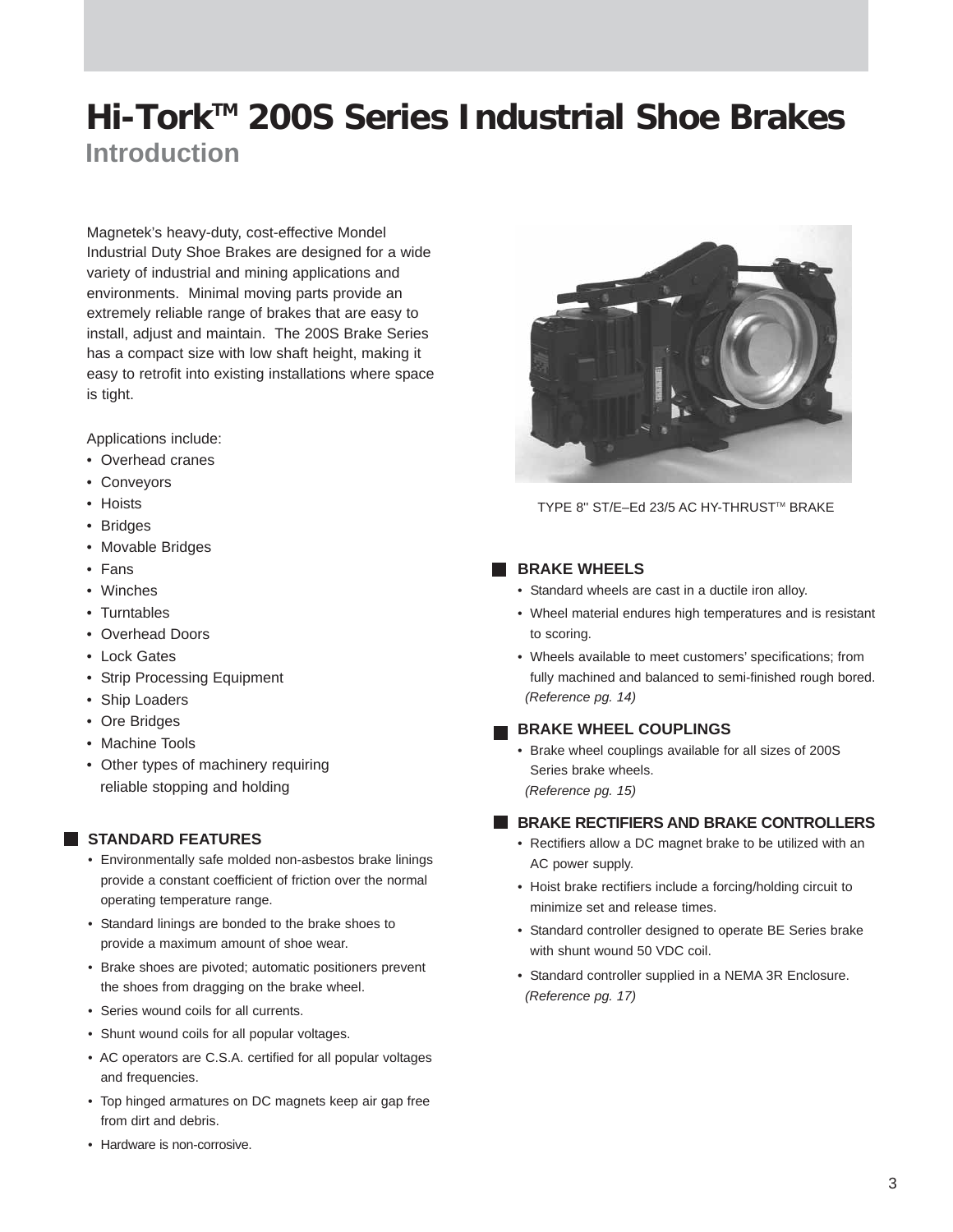#### **ENVIRONMENT**

• The standard 200S Series Brakes have been designed to function in moderately dusty and moist locations. The AC and DC actuators are sealed, encapsulated or gasketed. Brake components and associated hardware are painted, plated or corrosion resistant.

#### **BRAKE ENCLOSURES**

- Custom enclosures are designed to protect the brake from its application environment.
- Available in NEMA 3R and NEMA 4 design configurations. *(Reference pg. 18)*

#### **SPACE HEATERS**

- In low temperature and/or damp locations, where condensation may be a problem, space heaters can be provided for mounting inside brake enclosures.
- Hy-Thrust actuators are available with optional builtin heaters.

#### **BRAKETRONIC™**

• AC/DC variable frequency torque control of thruster operated shoe or disc brake.

#### **HAZARDOUS LOCATIONS**

• Hy-Thrust actuators are widely used in explosion-proof and flame-proof areas on Drum, Band, and Disc brakes for conveyors, hoists, cranes, and many other applications in the mining, petro-chemical and material handling industries.

#### **INSTALLATION, MAINTENANCE AND SPARE PARTS**

- Specific installation, operation, and maintenance information and spare parts lists are shipped with each brake.
- Additional copies are available on request or downloaded from the www.magnetekmh.com web site.

#### **OPTIONAL FEATURES**

- Self-adjustment keeps brake shoe/wheel gap constant as brake linings wear (MST)
- Extra wide shoes
- Bolted or riveted linings
- Brake shoe thermostats to monitor brake wheel temperatures
- Brake lining replacement warning/interlock system
- Hydraulic over-ride/parking/emergency stopping
- Stainless steel pivot pins
- Special pivot pins, fitted with lubricators, for harsh environment applications
- Latching manual release levers
- Mechanical and magnetic proximity interlock/limit switches
- Corrosion protection
- Vertical mounting on certain models



#### **HOW TO ORDER BRAKES**

#### Wheel Diameter -Molded (m) Non-Asbestos Linings Brake Type Hydraulic over-ride (when fitted) MELDRO<sup>®</sup> Hy-Thrust<sup>™</sup> Actuator (when fitted) 10" M ST M ED23/5C

(Crane Hoist/Bridge/ Trolley, conveyor etc.)

**SPECIFY**

- Brake Size and Type (Catalog #)
- Torque (LB. FT.) • HP speed of shaft on which
- brake is mounted (RPM)<br>• Brake application
- 
- Electrical Supply (DC Volts AC Volts/3Ph/60Hz) • Shunt/Series Wound Coil (Type SA)
- Rating (8, 1 or 1/2 Hour)
- Motor data for 'SA' Series (Make, Type and Frame Number Wound Coil **HP, RPM, Volts, FLC, Rating**)
- Duty Cycle (OPH)
- Ambient Temperature
- Optional Features
- For replacement brakes, provide the original brake nameplate information.
- Refer to Selection and Application Data section in our Product Binder.

#### **ACCESSORIES**

• Brake Wheels/Couplings, Rectifiers/Controllers, Covers, and Braketronic. Order as required.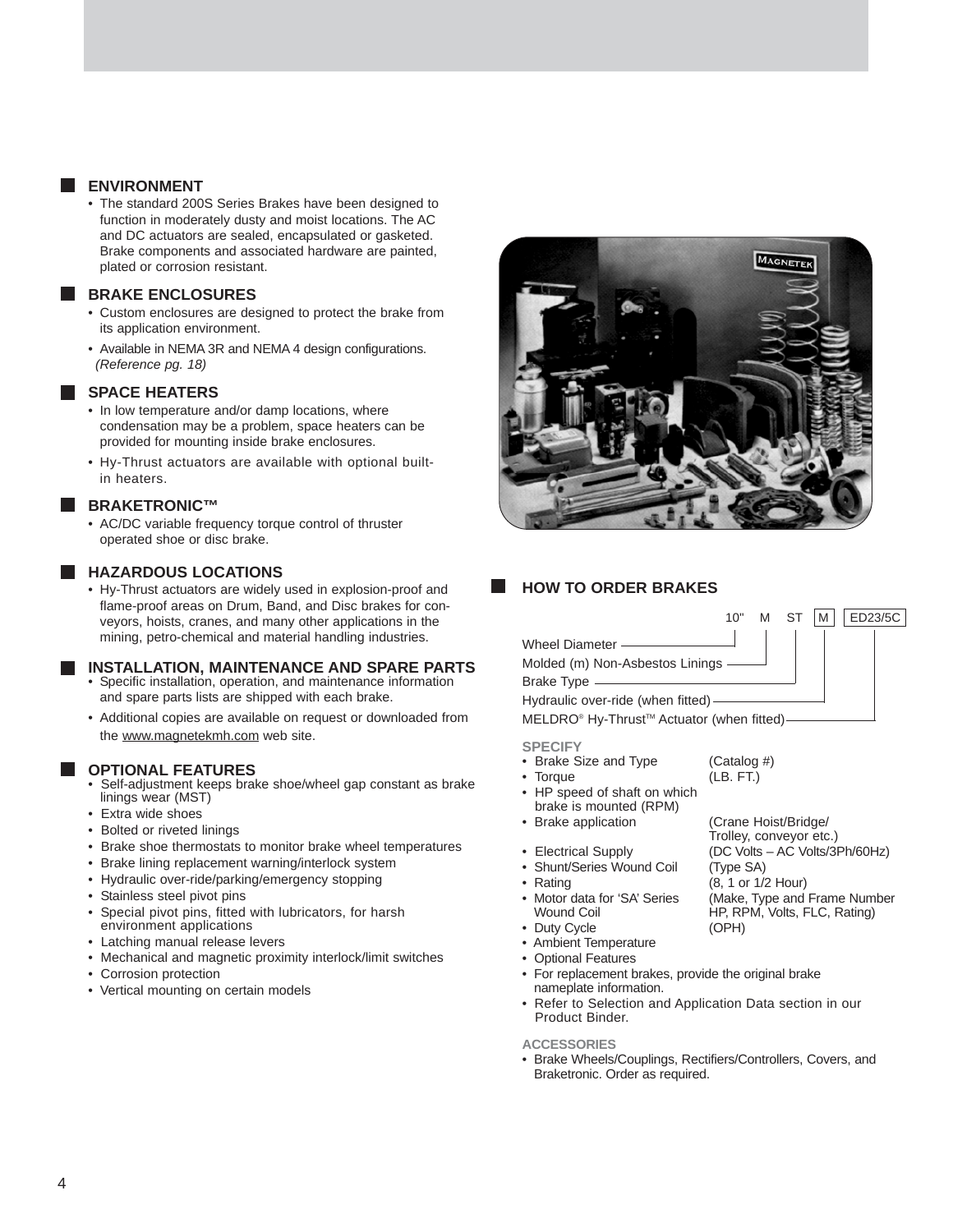### **Hi-TorkTM 200S Series Type "SA"–DC Magnet Operated Brakes**

The "SA" type brake is a spring applied, electrically released DC shoe brake, utilizing a short stroke magnet designed to produce a quick acting brake with a low armature impact. These brakes will provide a long service life with a minimum amount of maintenance and downtime.

#### **STANDARD FEATURES**

- Compact design, requires minimum installation space.
- Braking torque may be adjusted to 50% of the maximum torque.
- Double torque springs— in the event one fails the other will provide partial torque.
- Easy adjustments are provided for spring pressure, magnet air gap and shoe clearance.
- Class "F" Insulation
- A weather-proof (Type 3R) terminal box is provided on all shunt brakes.
- The air gap shield is fitted to prevent dirt from falling between the armature and the actuator.

#### **OPTIONAL FEATURES**

- Hydraulic over-ride/parking/emergency stopping
- Built-in Rectifier—an encapsulated diode bride can be mounted inside the terminal box
- Shunt discharge unit
- Time delay (for up to 1.0 seconds)
- Manual brake release lever

#### **SHUNT BRAKES**

Standard shunt brakes are continuous (8 Hr.) rated and designed for Class "B" temperature rise at a maximum 40°C ambient. At full torque, maximum air-gap and normal operating temperatures, the brakes are designed to release at 80% of full line voltage. Shunt wound brakes can be supplied for 12V to 550V DC operation.

The "pick-up" times of shunt operated brakes can be improved by implementing the "voltage" or the "resistance" forcing methods. With the voltage method, a standard coil is "forced" by the application of 2 to 3 times normal volts for approximately a 1/2 second (Ref. Fig. 1). Using the resistance method, a partialvoltage coil is used in series with a suitable resistance which is controlled by a heavy-duty contactor.(Ref. Fig. 2).



TYPE 8'' SA BRAKE

**SERIES BRAKES** 

Series brakes are available with coils designed for 1/2 hour and 1-hour duty to correspond with the relevant motor horsepower ratings and currents. The brakes will release at 40% full-load motor current and remain released down to 10% full load motor current.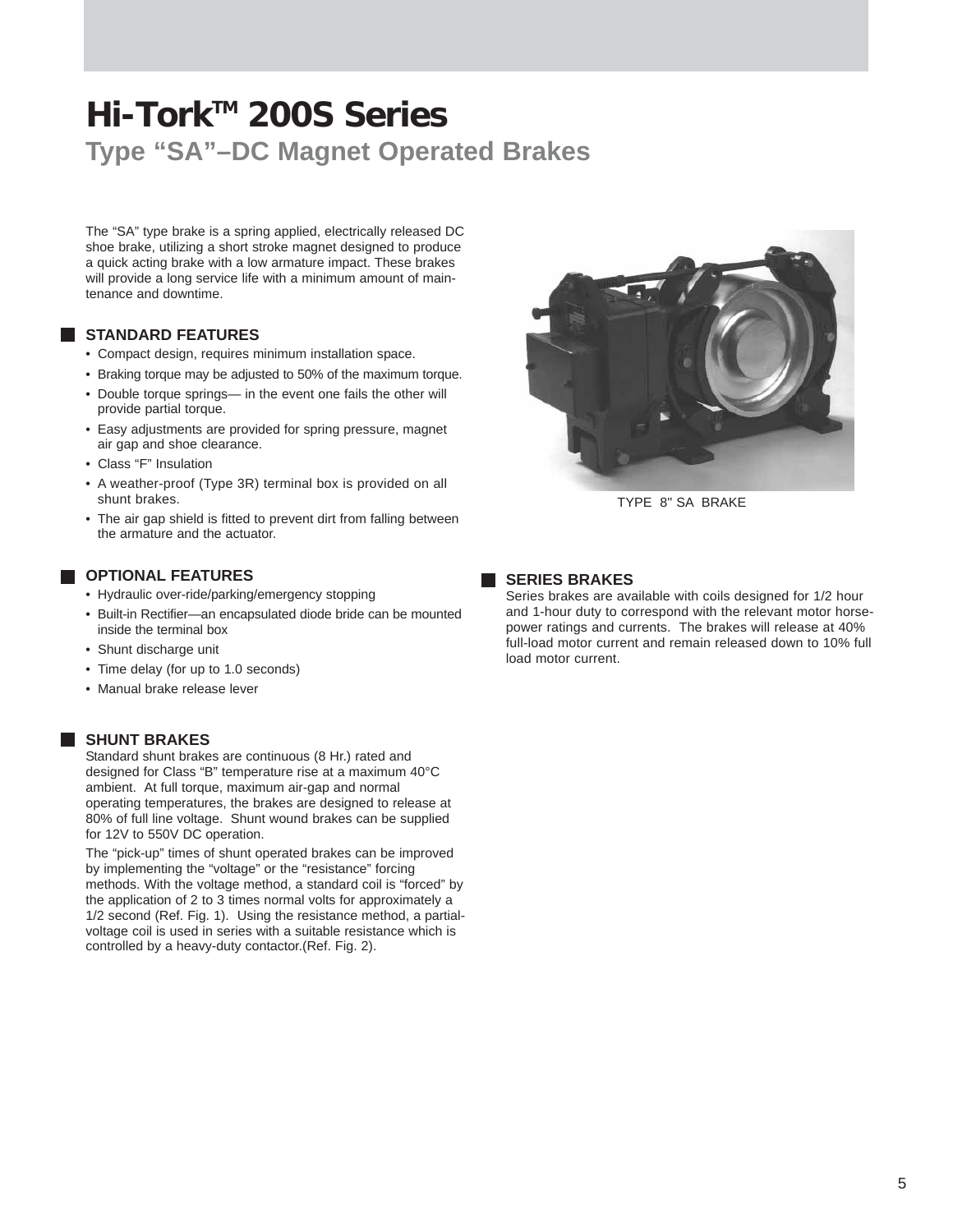### **Dimensions & Ratings**



**Approximate Dimensions (Inches)**

| <b>BRAKE</b><br><b>WHEEL</b><br><b>DIAMETER</b><br>A | <b>SHOE</b><br><b>WIDTH</b><br>D | B                | C                | Е                | F  | G | н              | J                | K                |                 | M                | N               | P             | R                | S                |
|------------------------------------------------------|----------------------------------|------------------|------------------|------------------|----|---|----------------|------------------|------------------|-----------------|------------------|-----------------|---------------|------------------|------------------|
| 4"                                                   | 2                                | $6\frac{3}{8}$   | $4 \frac{1}{4}$  | $3\frac{3}{8}$   | 6  | 3 | $\frac{5}{16}$ | 10               | 4                | 4               | $3\frac{3}{4}$   | $3\frac{3}{4}$  | $\frac{3}{8}$ | $7 \frac{1}{4}$  | $6 \frac{1}{4}$  |
| 6"                                                   | 3                                | $9\frac{3}{8}$   | $6\frac{1}{2}$   | $4^{3}/4$        | 8  | 3 | $^{3}/_{8}$    | 13               | $5\frac{1}{2}$   | $4 \frac{1}{8}$ | $5\frac{1}{4}$   | $5 \frac{1}{4}$ | $\frac{1}{2}$ | 10               | 9                |
| 8"                                                   | 4                                | $11 \frac{3}{4}$ | $7 \frac{3}{4}$  | 6                | 11 | 4 | $\frac{3}{8}$  | $14 \frac{1}{2}$ | $6\frac{3}{4}$   | $5 \frac{1}{4}$ | $6\frac{5}{8}$   | $6 \frac{1}{2}$ | $\frac{5}{8}$ | $12 \frac{3}{8}$ | $9\frac{1}{2}$   |
| 10"                                                  | 4                                | $13 \frac{5}{8}$ | $8\frac{1}{2}$   |                  | 12 | 5 | $\frac{1}{2}$  | $15\frac{3}{4}$  | $7\frac{7}{8}$   | $6 \frac{1}{4}$ | $7 \frac{3}{4}$  | $6\frac{1}{2}$  | $^{3}/_{4}$   | $14 \frac{1}{4}$ | $9\frac{1}{2}$   |
| 12"                                                  | 5                                | $17 \frac{1}{4}$ | $10 \frac{1}{2}$ | $8 \frac{3}{4}$  | 14 | 6 | $\frac{1}{2}$  | $19\frac{1}{2}$  | $9\frac{1}{2}$   | $7 \frac{1}{4}$ | $9\frac{1}{2}$   | 8               | $^{3}/_{4}$   | $17 \frac{5}{8}$ | $12 \frac{1}{8}$ |
| 13"                                                  | $5 \frac{1}{2}$                  | $17 \frac{1}{4}$ | $10 \frac{1}{2}$ | $8 \frac{3}{4}$  | 14 | 6 | $\frac{1}{2}$  | 20               | $9\frac{1}{2}$   | $7 \frac{1}{4}$ | 10               | 8               | $^{3}/_{4}$   | $17 \frac{5}{8}$ | $12 \frac{1}{8}$ |
| 15"                                                  | $6 \frac{1}{4}$                  | $20\frac{7}{8}$  | $13\frac{1}{4}$  | $10 \frac{1}{2}$ | 18 |   | $^{5}/_{8}$    | 24               | $11 \frac{7}{8}$ | $8\frac{3}{4}$  | $12 \frac{1}{8}$ | 9               |               | $20\frac{7}{8}$  | $17 \frac{1}{4}$ |
| 16"                                                  | $6 \frac{1}{4}$                  | $20\frac{7}{8}$  | $13 \frac{1}{4}$ | $10 \frac{1}{2}$ | 18 |   | $^{5}/_{8}$    | $24\frac{1}{2}$  | 11 $\frac{7}{8}$ | $8 \frac{3}{4}$ | $12 \frac{5}{8}$ | 9               |               | $20\frac{7}{8}$  | $17 \frac{1}{4}$ |

For construction purposes request certified drawing.

**Rating Data and Approximate Weights** Fitted with Molded Non-Asbestos Linings

| Catalog #     | <b>Brake Wheel</b><br><b>Diameter</b><br>A | <b>Shunt Maximuml</b><br><b>Torque</b><br><b>Continuous</b><br>(LB. FT.) | <b>Shunt</b><br><b>Forcing Rectifier</b><br>30 min. (LB. FT.) | Series 1/2-Hour<br>(50% Duty Cycle) | <b>Series 1-Hour</b><br>(30% Duty Cycle) | <b>Net</b><br>Weight<br>(LB.) | <b>Gross</b><br>Weight<br>(LB.) |
|---------------|--------------------------------------------|--------------------------------------------------------------------------|---------------------------------------------------------------|-------------------------------------|------------------------------------------|-------------------------------|---------------------------------|
| <b>4" SA</b>  | 4"                                         | 18                                                                       | 22                                                            | 25                                  | 15                                       | 24                            | 30                              |
| <b>6" SA</b>  | 6"                                         | 50                                                                       | 67                                                            | 40                                  | 30                                       | 65                            | 80                              |
| <b>8" SA</b>  | 8"                                         | 140                                                                      | 140                                                           | 100                                 | 65                                       | 110                           | 130                             |
| <b>10" SA</b> | 10"                                        | 240                                                                      | 290                                                           | 200                                 | 130                                      | 150                           | 170                             |
| <b>12" SA</b> | 12"                                        | 425                                                                      | 510                                                           | 510                                 | 335                                      | 320                           | 360                             |
| <b>13" SA</b> | 13"                                        | 460                                                                      | 550                                                           | 550                                 | 365                                      | 320                           | 360                             |
| <b>15" SA</b> | 15"                                        | 750                                                                      | 960                                                           | 960                                 | 610                                      | 560                           | 620                             |
| <b>16" SA</b> | 16"                                        | 800                                                                      | 1000                                                          | 1000                                | 650                                      | 560                           | 620                             |

**NOTES:** 1 – CUSTOM BRAKE SIZES AVAILABLE, CONSULT FACTORY

TYPICAL TIME-CURRENT CURVES FOR SHUNT BRAKES WITH AND WITHOUT FORCING.

• This method of control is typically used to improve the response times of brakes on crane hoist applications.

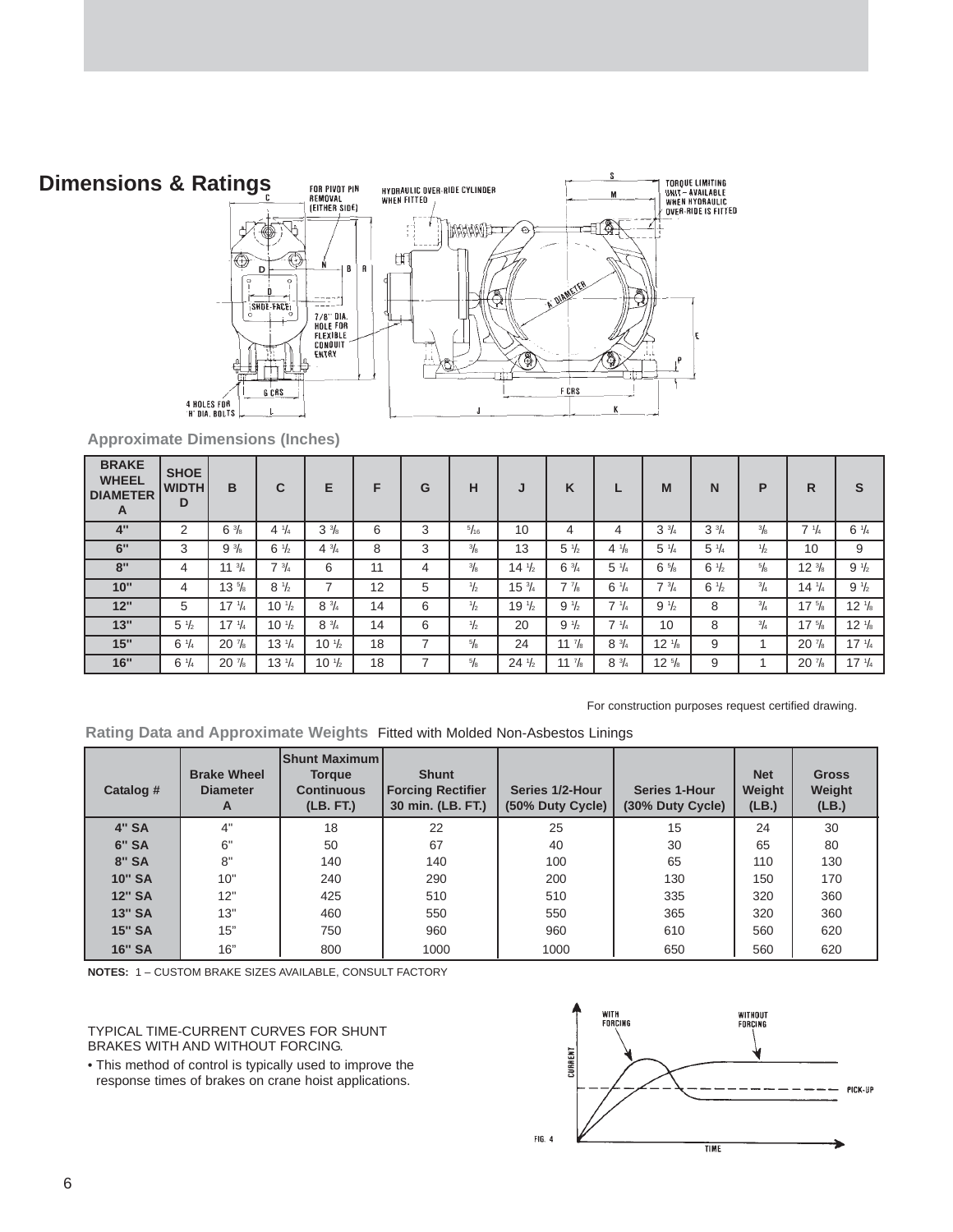### **Hi-TorkTM 200S Series Type "ST"–3-Phase AC Hy-Thrust Actuator Brakes**

The ST (and ST/E) type, 3-phase AC shoe brakes are spring applied—electrically released by a completely sealed, continuously rated, Hy-Thrust actuator. These brakes are designed with a minimum number of parts to provide a long service life with reduced maintenance and downtime.

This versatile brake can be applied to a wide range of applications and environmental conditions, where smooth, responsive stopping and holding is required. The cushioned brake action produces significantly less mechanical oscillations as compared to the DC Armature or the AC Solenoid type brakes. The latter are notoriously expensive to maintain in terms of spare parts and downtime. The inherent cushioning effect makes the brake ideal for high duty cycles or jogging applications, virtually eliminating mechanical shock loading which can lead to increased component wear and/or component failures.

Since the growth in popularity of AC controlled cranes, this brake has rapidly become the standard for all crane motions. It has the same high reliability that is normally associated with the DC Armature brakes, but does not require an expensive transformer/rectifier controller to supply the DC power.

#### **STANDARD FEATURES**

- Fast response times
- High switching frequency—1200 to 2000 operations per hour
- Long service life—20 million switching cycles
- Working fluid operating range -13°F (-25°C) through 122°F (50°C)
- Built-in compression spring (Standard "ST" Type)
- Available for 230VAC, 460VAC, 575VAC/3 Ph/60Hz as standard.
- Environmentally safe molded non-asbestos brake linings provide a constant coefficient of friction over the normal operating temperature range.
- Convenient adjustments for torque, lining wear and shoe clearance.
- Manual release lever
- Floor mounting

#### **OPTIONAL FEATURES**

- Stepless, externally adjustable time delays for Setting ("S"), Releasing ("H")
- Special fluids operating in extreme ambient temperatures
- External torque springs ("ST/E" Type)
- Tropicalized, explosion-proof and flame-proof units available
- Corrosion protection
- Braketronic stepless remote braking available (consult factory)
- Hydraulic pedal operated manual over-ride systems
- Automatic Adjustment (AA) keeps brake shoe/wheel gap constant as the shoe linings wear.
- Automatic Equalization (AE) maintains equal shoe running clearance for balanced and equal lining wear.



TYPE 13'' MST– Ed 50/6C BRAKE WITH (AA) AND (AE)

#### **BRAKING TORQUES**

#### **The standard Type "ST"(Internal torque spring)**

- Torque spring compression rating is fixed within the thruster.
- Pre-set torques setting provided by pull rod pivot pin locations (3).
- Torque may be reduced to 60% of maximum rating.
- **The optional Type "ST/E"(External torque spring)**
- Provides stepless torque adjustment.
- Torque adjustment made by rotating the nut atop the spring tube assembly.
- Torque may be reduced to 40% of maximum rating.
- The actual setting can be read on the calibrated torque indicator (C.T.I.) located in the side of the spring tube assembly.



TYPE 8" MSTX/E-EdE 30/5 AC HY-THRUST™ EXPLOSION-PROOF (CSA LISTED) ACTUATOR AS FITTED TO OIL RIG CRANE.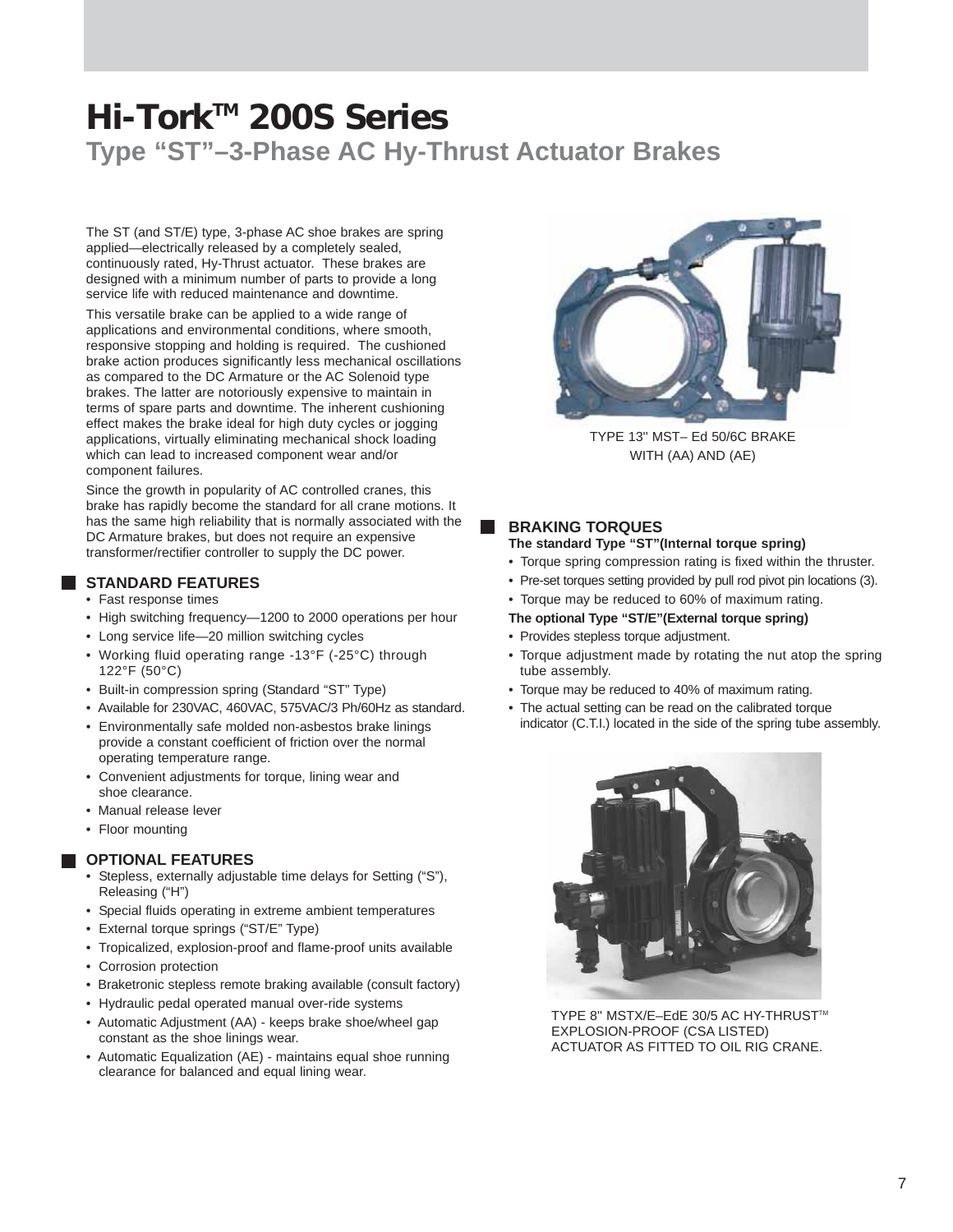**Type "ST and STE"–3-Phase AC Hy-Thrust Actuator Brake**

### **Dimensions & Ratings**



Type ST– with internal torque spring as shown on photograph on page 7. Type ST/E– with external torque spring as shown on outline drawing above.

| <b>BRAKE</b><br><b>WHEEL</b><br><b>DIAMETER</b><br>A | <b>SHOE</b><br><b>WIDTHI</b><br>D | в                | C              | Е                              | F                | G  | н             | J <sub>1</sub>   | J <sub>2</sub>   | K                |                  | M                | N              | P              | R                | S                              |
|------------------------------------------------------|-----------------------------------|------------------|----------------|--------------------------------|------------------|----|---------------|------------------|------------------|------------------|------------------|------------------|----------------|----------------|------------------|--------------------------------|
| 6"                                                   | 3                                 | $9\frac{3}{8}$   | $6\frac{3}{8}$ | $4\frac{3}{4}$                 | 8                | 3  | $\frac{3}{8}$ | 17               | $14 \frac{3}{4}$ | $5\frac{1}{2}$   | $4\frac{1}{8}$   | $5\frac{1}{4}$   | $5\frac{1}{4}$ | $\frac{1}{2}$  | $15 \frac{1}{2}$ | 11                             |
| 8"                                                   | 4                                 | $11^{3}/4$       | $6\frac{3}{8}$ | 6                              | 11               | 4  | $\frac{3}{8}$ | $17 \frac{3}{4}$ | 16               | $6\frac{3}{4}$   | $5\frac{1}{4}$   | $6\frac{5}{8}$   | $6\frac{1}{2}$ | $\frac{5}{8}$  | $15 \frac{1}{2}$ | $11 \frac{1}{2}$               |
| 10"                                                  | 4                                 | $15\frac{5}{8}$  | $6\frac{3}{8}$ | $\overline{ }$                 | 12               | 5  | $\frac{1}{2}$ | $20\frac{3}{4}$  | $17 \frac{1}{4}$ | $7\frac{7}{8}$   | $6\frac{1}{4}$   | $7 \frac{3}{4}$  | $6\frac{1}{2}$ | $^{3}/_{4}$    | $19\frac{1}{8}$  | 11 $\frac{1}{2}$               |
| 12"                                                  | 5                                 | $17 \frac{1}{4}$ | $7^{3}/_{4}$   | $8\frac{3}{4}$                 | 14               | 6  | $\frac{1}{2}$ | 23               | $20 \frac{1}{2}$ | $9\frac{1}{2}$   | $7 \frac{1}{4}$  | $9\frac{1}{2}$   | 8              | $^{3}/_{4}$    | $22 \frac{1}{2}$ | $14 \frac{1}{8}$               |
| 13"                                                  | 5                                 | $17 \frac{1}{4}$ | $7^{3}/_{4}$   | $8\frac{3}{4}$                 | 14               | 6  | $\frac{1}{2}$ | $23 \frac{1}{2}$ | 21               | $9\frac{1}{2}$   | $7 \frac{1}{4}$  | 10               | 8              | $^{3}/_{4}$    | $22 \frac{1}{2}$ | $14\frac{1}{8}$                |
| 15"                                                  | $6 \frac{1}{4}$                   | $20\frac{7}{8}$  | $9\frac{1}{2}$ | 10 <sup>1</sup> / <sub>2</sub> | 18               | 7  | $\frac{5}{8}$ | 29               | $26\frac{1}{2}$  | $11 \frac{7}{8}$ | $8 \frac{3}{4}$  | $12 \frac{1}{8}$ | 9              |                | $31 \frac{3}{4}$ | 19 <sup>1</sup> / <sub>4</sub> |
| 16"                                                  | $6 \frac{1}{4}$                   | $20\frac{7}{8}$  | $9\frac{1}{2}$ | $10 \frac{1}{2}$               | 18               | ⇁  | $\frac{5}{8}$ | $29\frac{1}{2}$  | 27               | 11 $\frac{7}{8}$ | $8\frac{3}{4}$   | $12 \frac{5}{8}$ | 9              |                | $31 \frac{3}{4}$ | 19 <sup>1</sup> / <sub>4</sub> |
| *19"                                                 | $8 \frac{1}{2}$                   | $26\frac{1}{4}$  | $9\frac{1}{2}$ | $13 \frac{1}{4}$               | $18 \frac{1}{2}$ | 10 |               | 32               | 30               | 15               | $12 \frac{3}{4}$ | $15\frac{3}{8}$  | 10             | $1\frac{1}{8}$ | 33<br>.          | 21                             |

**Approximate Dimensions (Inches)**

**Rating Data and Approximate Weights** Fitted with Molded Non-Asbestos Linings

For construction purposes request certified drawing.

| <b>Brake Size</b> |                 | A     | <b>Torque</b><br>LB. FT. | <b>Torque</b><br>LB. FT. | <b>Power Input</b><br>$(1)$ Watts | <b>Net</b><br>Weight | <b>Gross</b><br>Weight |
|-------------------|-----------------|-------|--------------------------|--------------------------|-----------------------------------|----------------------|------------------------|
| <b>ST</b>         | ST/E            |       | <b>ST</b>                | ST/E                     |                                   | (LB.)                | (LB.)                  |
| 6" ST             | <b>6" ST/E</b>  | Ed23  | 60                       | 60                       | 165                               | 50                   | 65                     |
| <b>8" ST</b>      | <b>8" ST/E</b>  | Ed23  | 186                      | 155                      | 165                               | 70                   | 88                     |
| <b>8" ST</b>      | <b>8" ST/E</b>  | Ed30  | 200                      | 200                      | 200                               | 85                   | 106                    |
| <b>10" ST</b>     | <b>10" ST/E</b> | Ed23  | 210                      | 210                      | 165                               | 85                   | 106                    |
| <b>10" ST</b>     | <b>10" ST/E</b> | Ed30  | 255                      | 255                      | 200                               | 90                   | 112                    |
| <b>12" ST</b>     | <b>12" ST/E</b> | Ed23  | 260                      | 260                      | 165                               | 145                  | 180                    |
| <b>12" ST</b>     | <b>12" ST/E</b> | Ed30  | 320                      | 320                      | 200                               | 148                  | 184                    |
| <b>12" ST</b>     | <b>12" ST/E</b> | Ed50  | 400                      | 400                      | 260                               | 150                  | 188                    |
| <b>13" ST</b>     | <b>13" ST/E</b> | Ed23  | 280                      | 280                      | 165                               | 145                  | 180                    |
| <b>13" ST</b>     | <b>13" ST/E</b> | Ed30  | 345                      | 345                      | 200                               | 148                  | 184                    |
| <b>13" ST</b>     | <b>13" ST/E</b> | Ed50  | 435                      | 435                      | 260                               | 150                  | 188                    |
| <b>15" ST</b>     | <b>15" ST/E</b> | Ed30  | 420                      | 420                      | 200                               | 330                  | 395                    |
| <b>15" ST</b>     | <b>15" ST/E</b> | Ed50  | 660                      | 660                      | 260                               | 350                  | 420                    |
| <b>15" ST</b>     | <b>15" ST/E</b> | Ed80  | 1030                     | 1030                     | 330                               | 355                  | 425                    |
| <b>15" ST</b>     | <b>15" ST/E</b> | Ed121 | 1270                     | 1270                     | 330                               | 380                  | 455                    |
| <b>16" ST</b>     | <b>16" ST/E</b> | Ed30  | 450                      | 450                      | 200                               | 330                  | 395                    |
| <b>16" ST</b>     | <b>16" ST/E</b> | Ed50  | 700                      | 700                      | 260                               | 350                  | 420                    |
| <b>16" ST</b>     | <b>16" ST/E</b> | Ed80  | 1100                     | 1100                     | 330                               | 355                  | 425                    |
| <b>16" ST</b>     | <b>16" ST/E</b> | Ed121 | 1350                     | 1350                     | 330                               | 380                  | 455                    |
| <b>19" ST</b>     | <b>19" ST/E</b> | Ed80  | 1200                     | 1200                     | 330                               | 730                  | 875                    |
| <b>19" ST</b>     | <b>19" ST/E</b> | Ed121 | 1400                     | 1400                     | 330                               | 760                  | 910                    |
| <b>19" ST</b>     | <b>19" ST/E</b> | Ed201 | 2260                     | 2260                     | 450                               | 765                  | 920                    |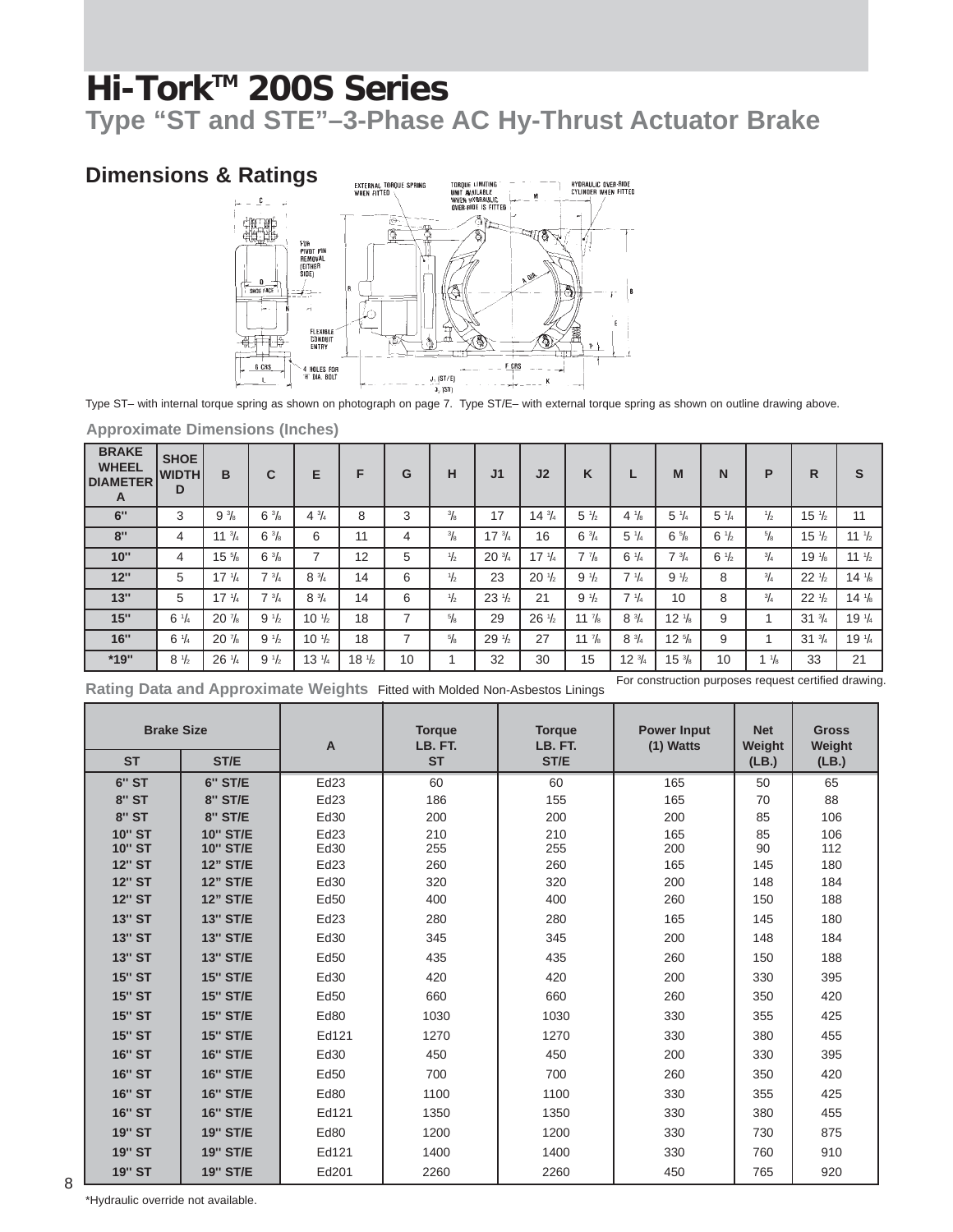**Type "ST and STE"–3 Phase AC Hy-Thrust Operated Brake with Automatic Adjustment (AA) and Automatic Equalization (AE)**





**Approximate Dimensions (Inches)**

| <b>BRAKE WHEEL</b><br><b>DIAMETER</b> | <b>ACTUATOR</b> | <b>SHOE</b><br>WIDTH | <sub>R</sub> | C    | E              |      | G  | н   |       | K     |       | N     | P    | R     |
|---------------------------------------|-----------------|----------------------|--------------|------|----------------|------|----|-----|-------|-------|-------|-------|------|-------|
| 6"                                    | ED23            | 3                    | 9.38         | 8.75 | 4.75           | 8    | 3  | 3/8 | 16.50 | 5.25  | 4.13  | 5.25  | 0.38 | 16.25 |
| 8"                                    | ED23            |                      | 11.75        | 8.75 | 6              | 11   | Δ  | 3/8 | 17.50 | 6.75  | 5.25  | 6.50  | 0.50 | 16.75 |
|                                       | ED30            |                      | 11.75        | 9.25 | 6              | 11   | 4  | 3/8 | 17.50 | 6.75  | 5.25  | 6.50  | 0.50 | 20.38 |
| 10"                                   | ED23            |                      | 13.75        | 8.75 |                | 12   | 5  | 1/2 | 19.50 | 7.75  | 6.25  | 6.50  | 0.50 | 17.50 |
|                                       | ED30            |                      | 13.75        | 9.25 | $\overline{ }$ | 12   | 5  | 1/2 | 19.50 | 7.75  | 6.25  | 6.50  | 0.50 | 20.88 |
| 12"                                   | ED30            |                      | 17.25        | 9.25 | 8.75           | 14   | 6  | 1/2 | 21.88 | 9.50  | 7.25  | 8.00  | 0.63 | 24.00 |
|                                       | ED50            | 5                    | 17.25        | 9.50 | 8.75           | 14   | 6  | 1/2 | 23.00 | 9.50  | 7.25  | 8.00  | 0.63 | 24.00 |
|                                       | <b>ED80</b>     | 5                    | 17.25        | 9.50 | 8.75           | 14   | 6  | 1/2 | 23.25 | 9.50  | 7.25  | 8.00  | 0.63 | 24.00 |
| 13"                                   | ED30            | 5                    | 17.25        | 9.25 | 8.75           | 14   | 6  | 1/2 | 22.75 | 10.00 | 7.25  | 8.00  | 0.63 | 24.00 |
|                                       | ED50            | 5                    | 17.25        | 9.50 | 8.75           | 14   | 6  | 1/2 | 23.63 | 10.00 | 7.25  | 8.00  | 0.63 | 24.00 |
|                                       | ED80            | 5                    | 17.25        | 9.50 | 8.75           | 14   | 6  | 1/2 | 23.63 | 10.00 | 7.25  | 8.00  | 0.63 | 24.00 |
| 15"                                   | ED50            | 6.25                 | 20.88        | 9.50 | 10.5           | 18   |    | 5/8 | 26.25 | 11.75 | 8.75  | 9.75  | 1.00 | 28.38 |
|                                       | ED80            | 6.25                 | 20.88        | 9.50 | 10.5           | 18   | –  | 5/8 | 26.38 | 11.75 | 8.75  | 9.75  | 1.00 | 28.38 |
|                                       | ED121           | 6.25                 | 20.88        | 9.25 | 10.5           | 18   |    | 5/8 | 27.25 | 11.75 | 8.75  | 9.75  | 1.00 | 31.63 |
| 16"                                   | ED50            | 6.25                 | 20.88        | 9.50 | 10.5           | 18   |    | 5/8 | 26.75 | 12.25 | 8.75  | 9.75  | 1.00 | 28.00 |
|                                       | ED80            | 6.25                 | 20.88        | 9.50 | 10.5           | 18   | 7  | 5/8 | 26.81 | 12.25 | 8.75  | 9.75  | 0.00 | 28.13 |
|                                       | ED121           | 6.25                 | 20.88        | 9.25 | 10.5           | 18   | ⇁  | 5/8 | 27.75 | 12.25 | 8.75  | 9.75  | 1.00 | 31.63 |
| 19"                                   | ED80            | 8.5                  | 25.75        | 9.50 | 13.25          | 18.5 | 10 |     | 31.13 | 15.00 | 12.75 | 11.00 | 1.00 | 29.88 |
|                                       | ED121           | 8.5                  | 25.75        | 9.75 | 13.25          | 18.5 | 10 |     | 30.50 | 15.00 | 12.75 | 11.00 | 1.00 | 33.25 |

|  | Rating Data and Approximate Weights Fitted with Molded Non-Asbestos Linings |  |  |  |
|--|-----------------------------------------------------------------------------|--|--|--|
|  |                                                                             |  |  |  |

| <b>Brake Wheel</b><br><b>Diameter</b> | <b>ACTUATOR</b> | Torque -ST Ft.Lb. | Torque - STE<br>Ft.Lb. | <b>Actuator Power</b><br><b>Watts</b> | Net weight<br>Lb. | <b>Gross Weight</b><br>Lb. |
|---------------------------------------|-----------------|-------------------|------------------------|---------------------------------------|-------------------|----------------------------|
| 6"                                    | ED23            | 60                | 60                     | 165                                   | 82                | 97                         |
| 8"                                    | ED23            | 155               | 155                    | 165                                   | 102               | 120                        |
|                                       | ED30            | 200               | 200                    | 200                                   | 114               | 132                        |
| 10"                                   | ED23            | 210               | 210                    | 165                                   | 129               | 150                        |
|                                       | ED30            | 255               | 255                    | 200                                   | 143               | 165                        |
| 12"                                   | ED30            | 320               | 320                    | 200                                   | 201               | 237                        |
|                                       | ED50            | 400               | 400                    | 260                                   | 216               | 254                        |
|                                       | ED80            | 600               | 600                    | 330                                   | 216               | 254                        |
| 13"                                   | ED30            | 345               | 345                    | 200                                   | 201               | 237                        |
|                                       | ED50            | 435               | 435                    | 260                                   | 221               | 259                        |
|                                       | ED80            | 650               | 650                    | 330                                   | 220               | 258                        |
| 15"                                   | ED50            | 660               | 660                    | 260                                   | 356               | 421                        |
|                                       | ED80            | 1000              | 1000                   | 330                                   | 358               | 423                        |
|                                       | ED121           | 1250              | 1250                   | 330                                   | 381               | 456                        |
| 16"                                   | ED50            | 700               | 700                    | 260                                   | 356               | 421                        |
|                                       | ED80            | 1100              | 1100                   | 330                                   | 358               | 423                        |
|                                       | ED121           | 1350              | 1350                   | 330                                   | 381               | 456                        |
| 19"                                   | ED80            | 1200              | 1200                   | 330                                   | 503               | 648                        |
|                                       | ED121           | 1400              | 1400                   | 330                                   | 553               | 703                        |
|                                       | ED201           | 2250              | 2250                   | 450                                   | 553               | 703                        |

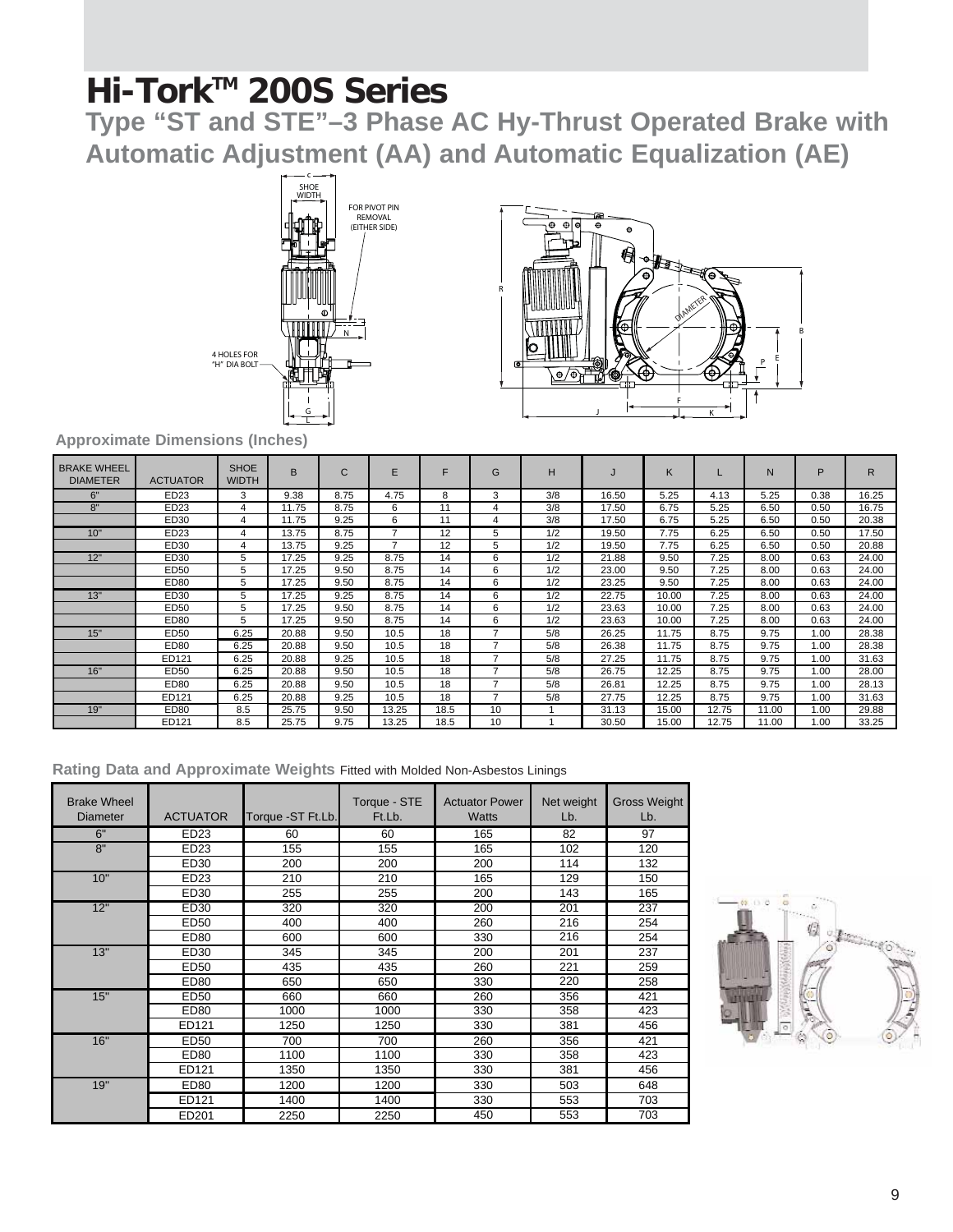**Type "STX and STF"–3-Phase AC Hy-Thrust Explosion-proof and Flame-proof Brakes**



**Approximate Dimensions (Inches)** Flame-proof Brakes Types STF–Consult Factory

| <b>BRAKE</b><br><b>WHEEL</b><br><b>DIAMETER</b><br>A | <b>SHOE</b><br><b>WIDTH</b><br>D | в                | C               | Е                | F                | G  | н             | J                | K                | ш                | M                | N               | P               | R                |
|------------------------------------------------------|----------------------------------|------------------|-----------------|------------------|------------------|----|---------------|------------------|------------------|------------------|------------------|-----------------|-----------------|------------------|
| 6"                                                   | 3                                | $9\frac{3}{8}$   | $6\frac{3}{8}$  | $4\frac{3}{4}$   | 8                | 3  | $\frac{3}{8}$ | $17 \frac{1}{2}$ | $5 \frac{1}{2}$  | $4\frac{1}{8}$   | $5 \frac{1}{4}$  | $5\frac{1}{4}$  | $\frac{1}{2}$   | $20\frac{7}{8}$  |
| 8"                                                   | 4                                | $11 \frac{3}{4}$ | $6\frac{3}{8}$  | 6                | 11               | 4  | $\frac{3}{8}$ | $18 \frac{3}{4}$ | $6\frac{3}{4}$   | $5\frac{1}{4}$   | $6\frac{5}{8}$   | $6 \frac{1}{2}$ | $^{5}/_{8}$     | $20\frac{7}{8}$  |
| 10"                                                  | 4                                | $13 \frac{5}{8}$ | $6\frac{3}{8}$  | -                | 12               | 5  | $\frac{1}{2}$ | $20\frac{1}{8}$  | $7\frac{7}{8}$   | $6 \frac{1}{4}$  | $7 \frac{3}{4}$  | $6 \frac{1}{2}$ | $^{3}/_{4}$     | $20\frac{7}{8}$  |
| 12"                                                  | 5                                | $17 \frac{1}{4}$ | $7 \frac{1}{2}$ | $8\frac{3}{4}$   | 14               | 6  | $\frac{1}{2}$ | 22               | $9\frac{1}{2}$   | $7 \frac{1}{4}$  | $9\frac{1}{2}$   | 8               | $^{3}/_{4}$     | $25\frac{3}{8}$  |
| 13"                                                  | 5                                | $17 \frac{1}{4}$ | $7 \frac{1}{2}$ | $8\frac{3}{4}$   | 14               | 6  | $\frac{1}{2}$ | $22\frac{1}{2}$  | $9\frac{1}{2}$   | $7 \frac{1}{4}$  | 10               | 8               | $^{3}/_{4}$     | $25\frac{3}{8}$  |
| 15"                                                  | $6 \frac{1}{4}$                  | $20\frac{7}{8}$  | $7 \frac{1}{2}$ | $10 \frac{1}{2}$ | 18               |    | $^{5}/_{8}$   | $27 \frac{1}{2}$ | $11 \frac{7}{8}$ | $8\frac{3}{4}$   | $12 \frac{1}{8}$ | 9               |                 | $30 \frac{1}{4}$ |
| 16"                                                  | $6 \frac{1}{4}$                  | $20\frac{7}{8}$  | $7 \frac{1}{2}$ | $10 \frac{1}{2}$ | 18               |    | 5/8           | 28               | $11 \frac{7}{8}$ | $8 \frac{3}{4}$  | $12 \frac{5}{8}$ | 9               |                 | $30 \frac{1}{4}$ |
| *19"                                                 | $8 \frac{1}{2}$                  | $26 \frac{1}{4}$ | $9\frac{1}{2}$  | $13 \frac{1}{4}$ | $18 \frac{1}{2}$ | 10 |               | $32\frac{1}{2}$  | 15               | $12 \frac{3}{4}$ | $12\frac{3}{4}$  | 10              | 1 $\frac{1}{8}$ | $34\frac{3}{4}$  |

\*Hydraulic override not available.

**Rating Data and Approximate Weights** Fitted with Molded Non-Asbestos Linings

| Catalog #          | <b>Brake Wheell</b><br><b>Diameter</b><br>A | <b>Maximum</b><br><b>Torque</b><br>(LB. FT.) | <b>Power Input</b><br>(Watts) | Net Weight (LB.) | <b>Gross Weight</b><br>(LB.) |
|--------------------|---------------------------------------------|----------------------------------------------|-------------------------------|------------------|------------------------------|
| 6" ST-Ed E 30/5C   | 6"                                          | 60                                           | 200                           | 88               | 110                          |
| 8" ST-Ed E 30/5C   | 8"                                          | 155                                          | 200                           | 108              | 135                          |
| 10" ST-Ed E 30/5C  | 10"                                         | 255                                          | 200                           | 120              | 150                          |
| 12" ST-Ed E 50/6C  | 12"                                         | 400                                          | 260                           | 200              | 250                          |
| 13" ST-Ed E 50/6C  | 13"                                         | 435                                          | 260                           | 200              | 250                          |
| 15" ST-Ed E 50/6C  | 15"                                         | 660                                          | 260                           | 380              | 460                          |
| 16" ST-Ed E 50/6C  | 16"                                         | 700                                          | 260                           | 380              | 460                          |
| Ed-E 80/6C         |                                             | 1100                                         | 330                           | 385              | 465                          |
| *19" ST-Ed E 80/6C | 19"                                         | 1200                                         | 330                           | 760              | 915                          |
| Ed-E 121/6C        |                                             | 1400                                         | 330                           | 785              | 945                          |

\*Hydraulic override not available.

#### **FEATURES**

- Operation of brake similar to type "ST"' on page 7.
- Standard brakes fitted with Hy-Thrust<sup>™</sup> explosion-proof Actuators.
- Alternative types of explosion-proof and flame-proof actuators also available.
- Mechanical or Magnetic Proximity interlock/limit switches optional.

For construction purposes request certified drawing.

- Actuators comply with International Standards including CSA/EMR (Canada), HSE (U.K.) and BVS (West Germany). Details available on request.
- Photograph of typical brake shown bottom of page 7.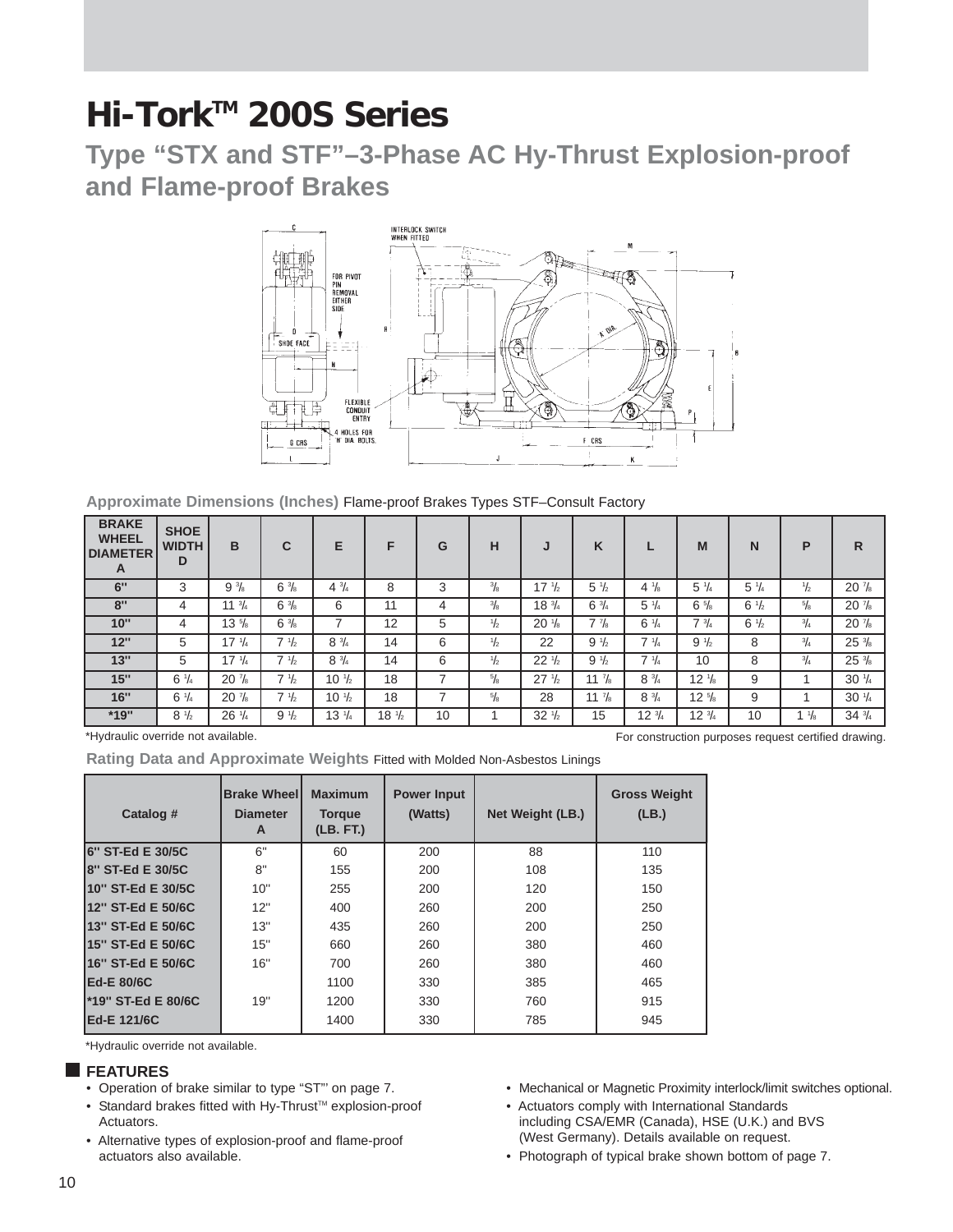**Type "SP/E and SH/E"–Pneumatic/Hydraulic Operated Brakes**



**Approximate Dimensions (Inches)**

| <b>BRAKE</b><br><b>WHEEL</b><br><b>DIAMETER</b><br>A | <b>SHOE</b><br><b>WIDTH</b><br>D | в                | Е                | F  | G | н             | J                | K                |                 | M                | N               | P             | R                |
|------------------------------------------------------|----------------------------------|------------------|------------------|----|---|---------------|------------------|------------------|-----------------|------------------|-----------------|---------------|------------------|
| 6"                                                   | 3                                | $9\frac{3}{8}$   | $4\frac{3}{4}$   | 8  | 3 | $^{3}/_{8}$   | $13 \frac{1}{4}$ | $5\frac{1}{2}$   | $4\frac{1}{8}$  | $5 \frac{1}{4}$  | $5 \frac{1}{4}$ | $\frac{1}{2}$ | $15 \frac{1}{2}$ |
| 8"                                                   | 4                                | $11 \frac{3}{4}$ | 6                | 11 | 4 | $^{3}/_{8}$   | 14               | $6\frac{3}{4}$   | $5\frac{1}{4}$  | $6\frac{5}{8}$   | $6\frac{1}{2}$  | $\frac{5}{8}$ | $15 \frac{1}{2}$ |
| 10"                                                  | 4                                | $13 \frac{5}{8}$ | ⇁                | 12 | 5 | $\frac{1}{2}$ | 16               | $7\frac{7}{8}$   | $6 \frac{1}{4}$ | $7 \frac{3}{4}$  | $6\frac{1}{2}$  | $^{3}/_{4}$   | $19 \frac{1}{4}$ |
| 12"                                                  | 5                                | $17 \frac{1}{4}$ | $8\frac{3}{4}$   | 14 | 6 | $\frac{1}{2}$ | 19               | $9\frac{1}{2}$   | $7 \frac{1}{4}$ | $9\frac{1}{2}$   | 8               | $^{3}/_{4}$   | $22 \frac{1}{2}$ |
| 13"                                                  | 5                                | $17 \frac{1}{4}$ | $8 \frac{3}{4}$  | 14 | 6 | $\frac{1}{2}$ | 19               | $9\frac{1}{2}$   | $7 \frac{1}{4}$ | 10               | 8               | $^{3}/_{4}$   | $22 \frac{1}{2}$ |
| 15"                                                  | $6 \frac{1}{4}$                  | $20\frac{7}{8}$  | $10 \frac{1}{2}$ | 18 |   | $^{5}/_{8}$   | 23               | $11 \frac{7}{8}$ | $8 \frac{3}{4}$ | $12 \frac{1}{8}$ | 9               |               | $31 \frac{3}{4}$ |
| 16"                                                  | $6 \frac{1}{4}$                  | $20\frac{7}{8}$  | $10 \frac{1}{2}$ | 18 |   | $^{5}/_{8}$   | 23               | $11 \frac{7}{8}$ | $8 \frac{3}{4}$ | $12\frac{5}{8}$  | 9               |               | $31 \frac{3}{4}$ |

For construction purposes request certified drawing.

**Rating Data and Approximate Weights** Fitted with Molded Non-Asbestos Linings

| Catalog #       | <b>Brake Wheel</b><br>Diameter A | <b>Maximum Torque</b><br>(LB. FT.) | <b>Minimum Pressure</b><br>to Lift $(P.S.I.)$ | Net Weight (LB.) | <b>Gross Weight (LB.)</b> |
|-----------------|----------------------------------|------------------------------------|-----------------------------------------------|------------------|---------------------------|
| 6" SP/E         | 6"                               | 60                                 | 30                                            | 35               | 50                        |
| <b>8" SP/E</b>  | 8"                               | 155                                | 40                                            | 55               | 70                        |
| <b>10" SP/E</b> | 10"                              | 255                                | 50                                            | 70               | 90                        |
| 12"/13" SP/E    | 12''/13''                        | 435                                | 50                                            | 130              | 155                       |
| 15"/16" SP/E    | 15"/16"                          | 1350                               | 60                                            | 310              | 365                       |
| 6" SM/E         | 6"                               | 60                                 | 85                                            | 35               | 50                        |
| <b>8" SM/E</b>  | 8"                               | 155                                | 215                                           | 55               | 70                        |
| <b>10" SM/E</b> | 10"                              | 255                                | 215                                           | 70               | 90                        |
| 12"/13" SM/E    | 12"/13"                          | 435                                | 300                                           | 130              | 155                       |
| 15"/16" SM/E    | 15"/16"                          | 1350                               | 700                                           | 310              | 365                       |

#### **FEATURES**

- This spring applied, air/hydraulic released brake will stop and hold a load when air/hydraulic pressure is exhausted from the heavy-duty long stroke cylinder.
- Stepless reduced torque can be obtained by adjustment of the external torque spring. This is easily read from the calibrated torque indicator (CTI).
- Air released brakes are suitable for use in explosionproof atmospheres.

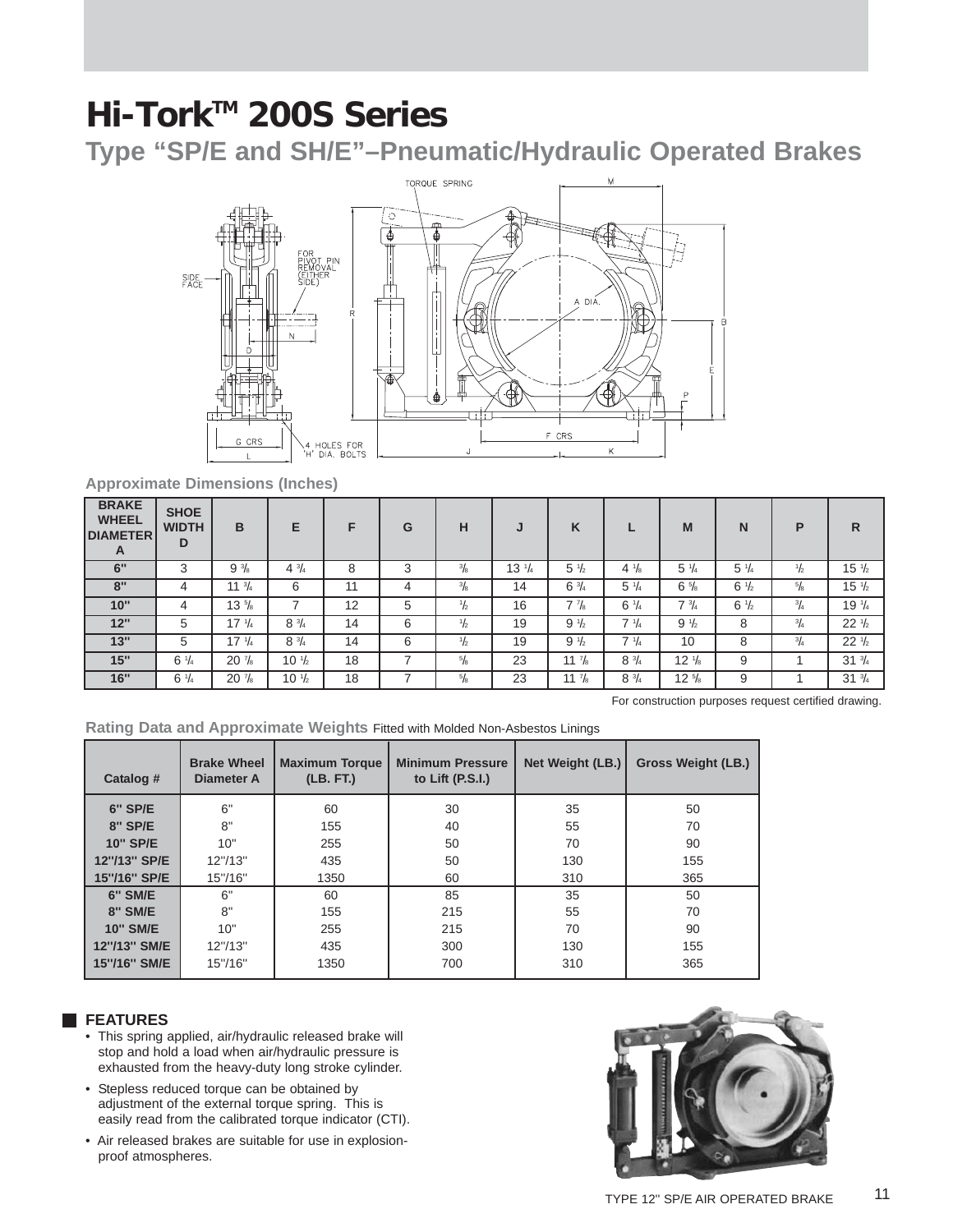**Type "SM"–Hydraulic (Pedal) Operated Brakes**





TYPE 8'' SM BRAKE

| <b>BRAKE</b><br><b>WHEEL</b><br><b>DIAMETER</b><br>A | <b>SHOE</b><br><b>WIDTH</b><br>D | B                | C  | Е                | F  | G | н             | J                | K                |                 | M                | N               | P             | R                | S                |
|------------------------------------------------------|----------------------------------|------------------|----|------------------|----|---|---------------|------------------|------------------|-----------------|------------------|-----------------|---------------|------------------|------------------|
| 6"                                                   | 3                                | $9\frac{3}{8}$   | 6  | $4\frac{3}{4}$   | 8  | 3 | $\frac{3}{8}$ | $11 \frac{3}{8}$ | 11               | $4\frac{1}{8}$  | $5 \frac{1}{4}$  | $5 \frac{1}{4}$ | $\frac{1}{2}$ | 11               | $9\frac{1}{2}$   |
| 8"                                                   | 4                                | 11 $\frac{3}{4}$ | -  | 6                | 11 | 4 | $^{3}/_{8}$   | $14\frac{1}{2}$  | $13 \frac{1}{2}$ | $5\frac{1}{4}$  | $6\frac{5}{8}$   | $6 \frac{1}{2}$ | $^{5}/_{8}$   | 11 $\frac{1}{2}$ | $9\frac{1}{2}$   |
| 10"                                                  | 4                                | $13\frac{5}{8}$  | ⇁  | ⇁                | 12 | 5 | $\frac{1}{2}$ | $16\frac{3}{8}$  | $15\frac{3}{4}$  | $6\frac{1}{4}$  | $7 \frac{3}{4}$  | $6 \frac{1}{2}$ | $^{3}/_{4}$   | 11 $\frac{3}{4}$ | 10               |
| 12"                                                  | 5                                | $17 \frac{1}{4}$ | 8  | $8 \frac{3}{4}$  | 14 | 6 | $\frac{1}{2}$ | $20\frac{1}{4}$  | 19               | $7 \frac{1}{4}$ | $9\frac{1}{2}$   | 8               | $^{3}/_{4}$   | $14\frac{1}{8}$  | $11 \frac{1}{4}$ |
| 13"                                                  | 5                                | $17 \frac{1}{4}$ | 8  | $8 \frac{3}{4}$  | 14 | 6 | $\frac{1}{2}$ | $20 \frac{1}{4}$ | 19               | $7 \frac{1}{4}$ | 10               | 8               | $^{3}/_{4}$   | $14\frac{5}{8}$  | $11 \frac{3}{4}$ |
| 15"                                                  | $6\frac{1}{4}$                   | $20\frac{7}{8}$  | 10 | $10 \frac{1}{2}$ | 18 | ⇁ | 5/8           | $24\frac{1}{2}$  | $23\frac{3}{4}$  | $8\frac{3}{4}$  | $12 \frac{1}{8}$ | 9               |               | $18 \frac{1}{2}$ | $15 \frac{1}{4}$ |
| 16"                                                  | $6 \frac{1}{4}$                  | $20\frac{7}{8}$  | 10 | $10 \frac{1}{2}$ | 18 | ⇁ | $\frac{5}{8}$ | $24\frac{1}{2}$  | $23\frac{3}{4}$  | $8 \frac{3}{4}$ | $12 \frac{5}{8}$ | 9               |               | 19               | $15\frac{3}{4}$  |

For construction purposes request certified drawing.

**Rating Data and Approximate Weights** Fitted with Molded Non-Asbestos Linings

|               |                               |                                              |                                                |                         | <b>Pedal Effort</b>       |                               |                                 |
|---------------|-------------------------------|----------------------------------------------|------------------------------------------------|-------------------------|---------------------------|-------------------------------|---------------------------------|
| Catalog #     | Wheel<br><b>Diameter</b><br>A | <b>Service</b><br><b>Torque</b><br>(LB. FT.) | <b>Emergency</b><br><b>Torque</b><br>(LB. FT.) | <b>Service</b><br>(LB.) | <b>Emergency</b><br>(LB.) | <b>Net</b><br>Weight<br>(LB.) | <b>Gross</b><br>Weight<br>(LB.) |
| <b>6" SM</b>  | 6                             | 50                                           | 80                                             | 20                      | 25                        | 26                            | 34                              |
| <b>8" SM</b>  | 8                             | 150                                          | 190                                            | 30                      | 38                        | 49                            | 60                              |
| <b>10" SM</b> | 10                            | 240                                          | 285                                            | 40                      | 43                        | 55                            | 70                              |
| 12"/13" SM    | 12/13                         | 350                                          | 500                                            | 45                      | 60                        | 160                           | 200                             |
| 15"/16" SM    | 15/16                         | 475                                          | 775                                            | 45                      | 70                        | 265                           | 320                             |

Line Pressure: Service 420 psi / Emergency 640 psi Pedal Stroke: One Brake Operation–4%"/Two Brake Operation–7%"

The manual pedal operated, hydraulically set–spring released shoe brakes (Type "S") are designed for medium duty crane service to provide the operator with a sensitive pressure/torque braking system for smooth, controlled slowing and stopping.

#### **OPERATION**

The "SM" Series brake is fitted with a direct-operating hydraulic slave cylinder mounted on the brake pushrod. The hydraulic pressure developed by the pedal-operated master cylinder is transmitted via the connection lines to the slave cylinder which in turn applies torque to the brake wheel. The master cylinder provides sensitive control between zero and maximum force/torque.

The standard hydraulic brake includes a manual bleeder. The addition of a remote control bleeder permits quick and easy bleeding of the system. The remote control system consists of a fluid reservoir, solenoid-operated control valve and a pushbutton station located near the operator. Depressing the pushbutton switch energizes the solenoid coil and opens the valve. By pressing the pedal, the operator can force fluid through the system, into the double fluid reservoir. After all the air has been vented from the system, the pushbutton is released and the control valve closes. This seals the system and operation of the master cylinder once again develops pressure to operate the slave cylinder and apply torque to the brake wheel.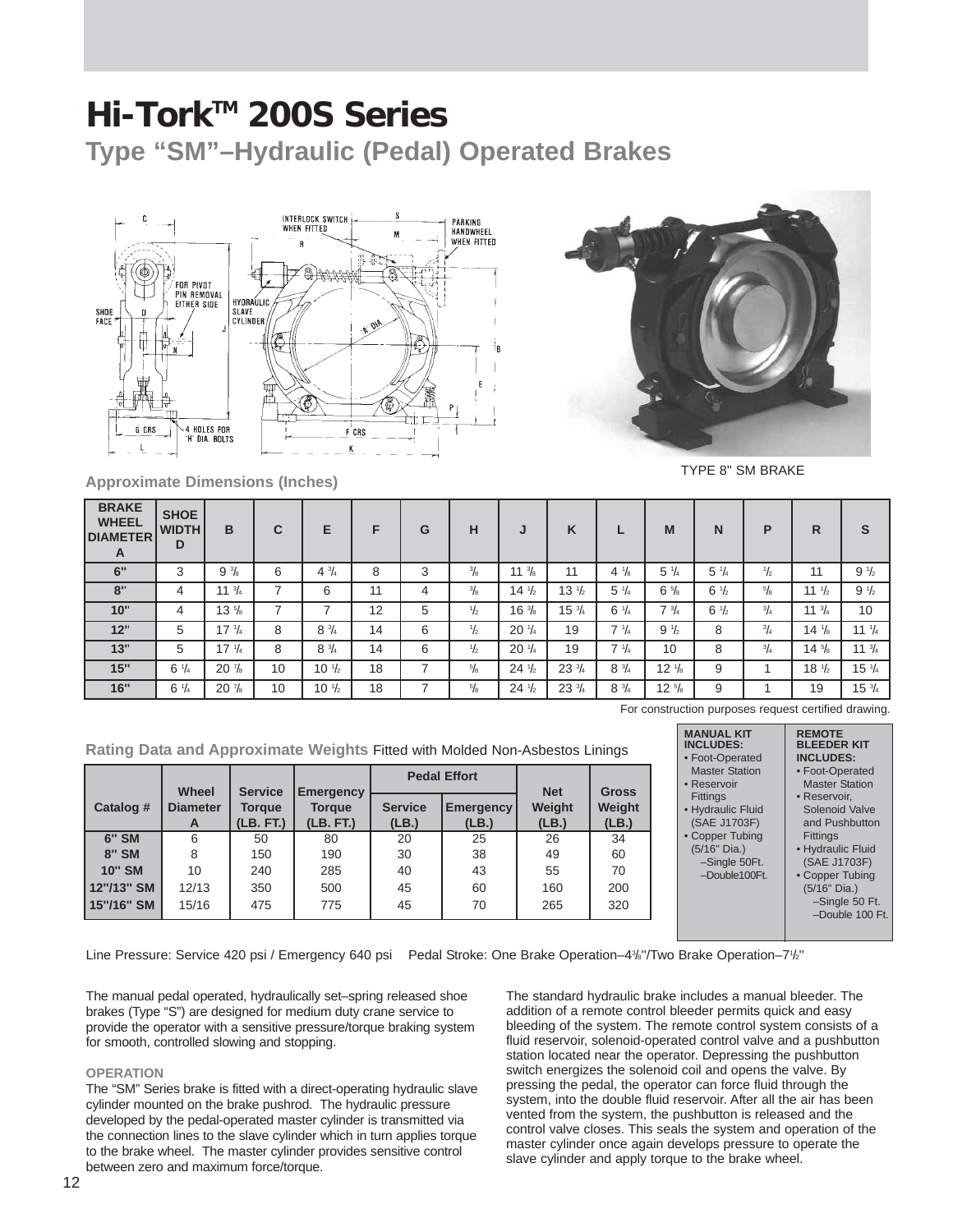**Types "SA/M and ST/M"–Pedal Operated Hydraulic Over Ride System** 



The 200S pedal controlled hydraulic over ride system can be fitted to the "SA" and "ST" Series brakes. The hydraulic portion of the over ride system functions in the same manner and utilizes the same basic components as the "SM" Series brake. This provides the operator with smooth slowing and stopping from the foot pedal. The system provides the operator with variable torque control with the electrical actuator providing emergency stopping and parking.

#### **OPERATION**

The electric actuator, DC or AC, must be continuously rated and is arranged to be independently "energized/released" during the normal operation of the crane. An ON/OFF pushbutton is usually mounted in the cab so that the operator can de-energize the electric actuator and set the brake in an emergency or for temporary parking. Operation of the foot pedal allows the operator to apply torque to the brake wheel by "over-riding" the electric actuator through the hydraulic slave cylinder mounted on the brake pushrod.



TYPE 8" ST/M BRAKE (AC) TYPE 8" SA/M BRAKE (DC)

#### **AC CRANES**

The "ST" (and ST/E) type, 3-phase AC brakes can be fitted with a pedal operated (manual) hydraulic override system. This type of brake combines a hydraulic set/spring release brake with a spring set/electrically released brake. These brakes retain all of the features and characteristics of the individual type ST and ST/E 3-Phase AC Hy-Thrust Operated brakes and the "SM" Hydraulic brakes.

#### **DC CRANES**

The DC Magnet Operated Brakes (Type SA) can be fitted with a pedal operated (manual) hydraulic over ride system. The brake designation then becomes a SA/M Type. This type of brake combines a hydraulic set/spring release brake with a spring set/magnetically released brake. The SA/M Type shoe brake includes all the features of the individual "SA" Type DC magnet operated brakes and the "SM" Type hydraulic (pedal) operated brakes.

The "SA/M" DC brake mat also must be used on an AC powered crane in conjuction with a suitable rectifier panel.

A torque-limiting unit (TLU) is available as an option. This unit can be set to limit the maximum torque applied to the brake, independent of the force exerted on the foot pedal.



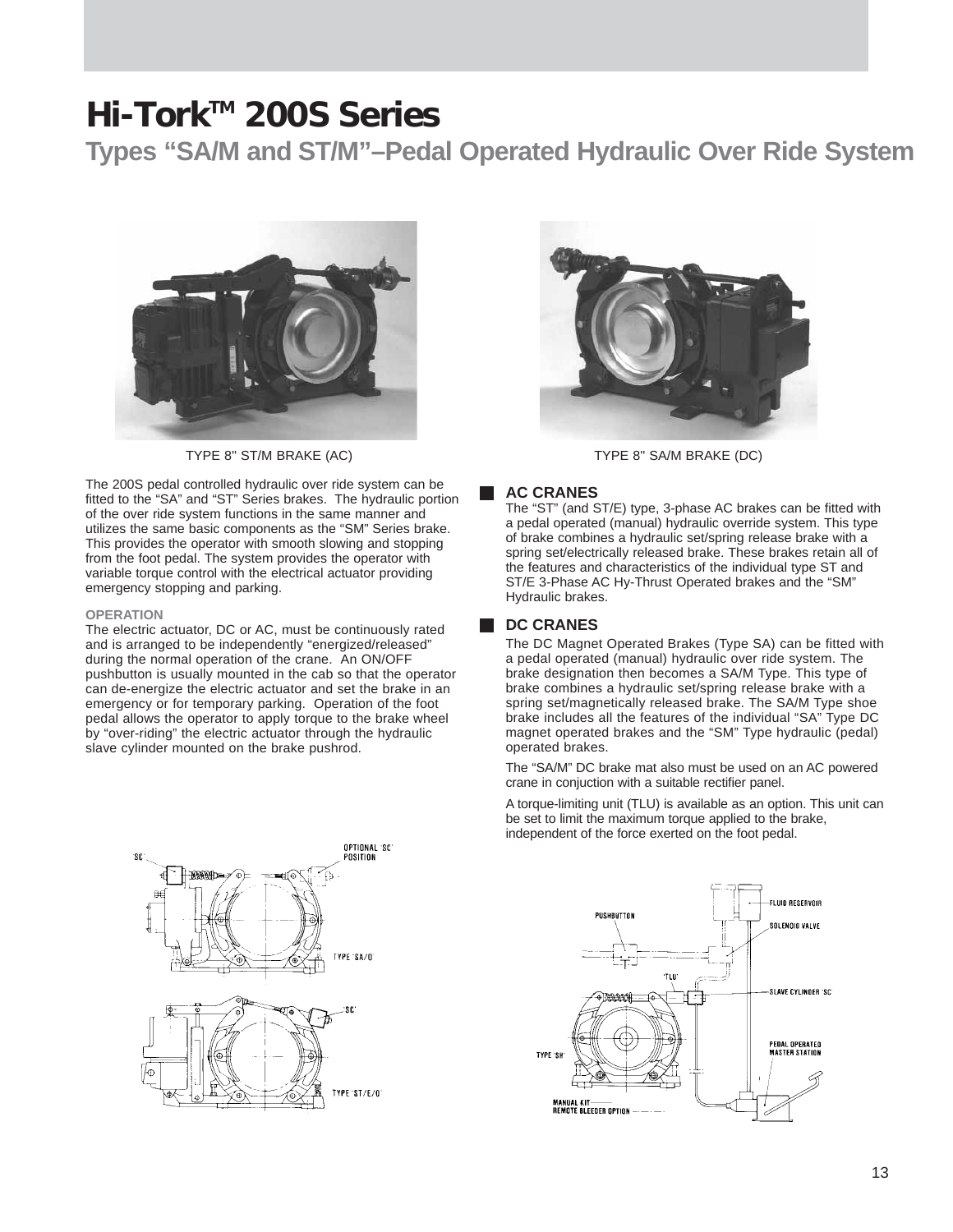**Type "S/W and S/L"–Handwheel and Lever Applied Brakes**





**Approximate Dimensions (Inches)**

| <b>BRAKE</b><br><b>WHEEL</b><br><b>DIAMETER</b><br>A | <b>SHOE</b><br><b>IWIDTHI</b><br>D | B                | C  | Е                              | F  | G | н             | IJ               | K                |                 | M                | N               | P             | R                | S                |   | U                |
|------------------------------------------------------|------------------------------------|------------------|----|--------------------------------|----|---|---------------|------------------|------------------|-----------------|------------------|-----------------|---------------|------------------|------------------|---|------------------|
| 6"                                                   | 3                                  | $9\frac{3}{8}$   | 6  | $4\frac{3}{4}$                 | 8  | 3 | $\frac{3}{8}$ | 11 $\frac{3}{8}$ | 11               | $4\frac{1}{8}$  | $5 \frac{1}{4}$  | $5 \frac{1}{4}$ | $\frac{1}{2}$ | 11 $\frac{1}{2}$ |                  | 2 | $9\frac{1}{2}$   |
| 8"                                                   | 4                                  | $11 \frac{3}{4}$ |    | 6                              | 11 | 4 | $\frac{3}{8}$ | $14\frac{1}{2}$  | $13 \frac{1}{2}$ | $5 \frac{1}{4}$ | $6\frac{5}{8}$   | $6\frac{1}{2}$  | $^{5}/_{8}$   | $12\frac{3}{4}$  | $7 \frac{3}{4}$  | 2 | $9\frac{1}{2}$   |
| 10"                                                  | 4                                  | $13 \frac{5}{8}$ |    |                                | 12 | 5 | $\frac{1}{2}$ | $16\frac{3}{8}$  | $15\frac{3}{4}$  | $6 \frac{1}{4}$ | $7 \frac{3}{4}$  | $6\frac{1}{2}$  | $^{3}/_{4}$   | $14\frac{7}{8}$  | $8 \frac{1}{2}$  | 2 | 10               |
| 12"                                                  | 5                                  | $17 \frac{1}{4}$ | 8  | $8\frac{3}{4}$                 | 14 | 6 | $\frac{1}{2}$ | $20\frac{1}{4}$  | 19               | $7 \frac{1}{4}$ | $9\frac{1}{2}$   | 8               | $^{3}/_{4}$   | $21 \frac{3}{4}$ | $10 \frac{1}{2}$ | 2 | $11 \frac{1}{4}$ |
| 13"                                                  | 5                                  | $17 \frac{1}{4}$ | 8  | $8 \frac{3}{4}$                | 14 | 6 | $\frac{1}{2}$ | $20\frac{1}{4}$  | 19               | $7 \frac{1}{4}$ | 10               | 8               | $^{3}/_{4}$   | $21 \frac{3}{4}$ | $10 \frac{1}{2}$ | 2 | $11 \frac{3}{4}$ |
| 15"                                                  | $6\frac{1}{4}$                     | $20\frac{7}{8}$  | 10 | $10 \frac{1}{2}$               | 18 |   | $\frac{5}{8}$ | $24\frac{1}{2}$  | $23\frac{3}{4}$  | $8 \frac{3}{4}$ | $12 \frac{1}{8}$ | 9               |               | 23               | $13 \frac{1}{2}$ | 2 | $15\frac{1}{4}$  |
| 16"                                                  | $6 \frac{1}{4}$                    | $20\frac{7}{8}$  | 10 | 10 <sup>1</sup> / <sub>2</sub> | 18 |   | $^{5}/_{8}$   | $24\frac{1}{2}$  | $23\frac{3}{4}$  | $8\frac{3}{4}$  | $12 \frac{5}{8}$ | 9               |               | 23               | $13 \frac{1}{2}$ | 2 | $15\frac{3}{4}$  |

For construction purposes request certified drawing.

**Rating Data and Approximate Weights** Fitted with Molded Non-Asbestos Linings

| Catalog #<br><b>Type S/L</b> | <b>Type S/W</b> | <b>Brake</b><br>Wheel<br><b>Diameter</b><br>A | <b>Maximum</b><br><b>Torque</b><br>(LB. FT.) | Lever<br><b>Effort</b><br>(LB.) | <b>Net</b><br>Weight<br>(LB.) | <b>Gross</b><br>Weight |
|------------------------------|-----------------|-----------------------------------------------|----------------------------------------------|---------------------------------|-------------------------------|------------------------|
|                              |                 |                                               |                                              |                                 |                               | (LB.)                  |
| 6" S/L                       | 6" S/W          | 6                                             | 60                                           | 22                              | 26                            | 34                     |
| 8" S/L                       | 8" S/W          | 8                                             | 145                                          | 40                              | 49                            | 60                     |
| <b>10" S/L</b>               | 10" S/W         | 10                                            | 240                                          | 50                              | 55                            | 70                     |
| 12"/13" S/L                  | 12"/13" S/W     | 12/13                                         | 350                                          | 65                              | 160                           | 200                    |
| 15"/16" S/L                  | 15"/16" S/W     | 15/16                                         | 1350                                         | 200                             | 265                           | 320                    |

#### **FEATURES**

- Torque is mechanically lever applied and released on type "S/L" Brakes by a throw-off spring in a customer's connecting linkage. They are also suitable for use as lever applied drag brakes.
- On type "S/W" Brakes, torque is applied and released by the screw-on handwheel. A throw-off spring is fitted to provide shoe lining clearance and an optional torque limiting unit (TLU) can be fitted to limit the force which can be applied by the handwheel.
- Handwheel applied brakes are particularly suitable for delayed slowing and maintenance holding/parking of rotating machinery, such as ventilation fans. Padlocking and control circuit interlock switches are optional features.<br>TYPE 8" S/W BRAKE





TYPE 8'' S/L BRAKE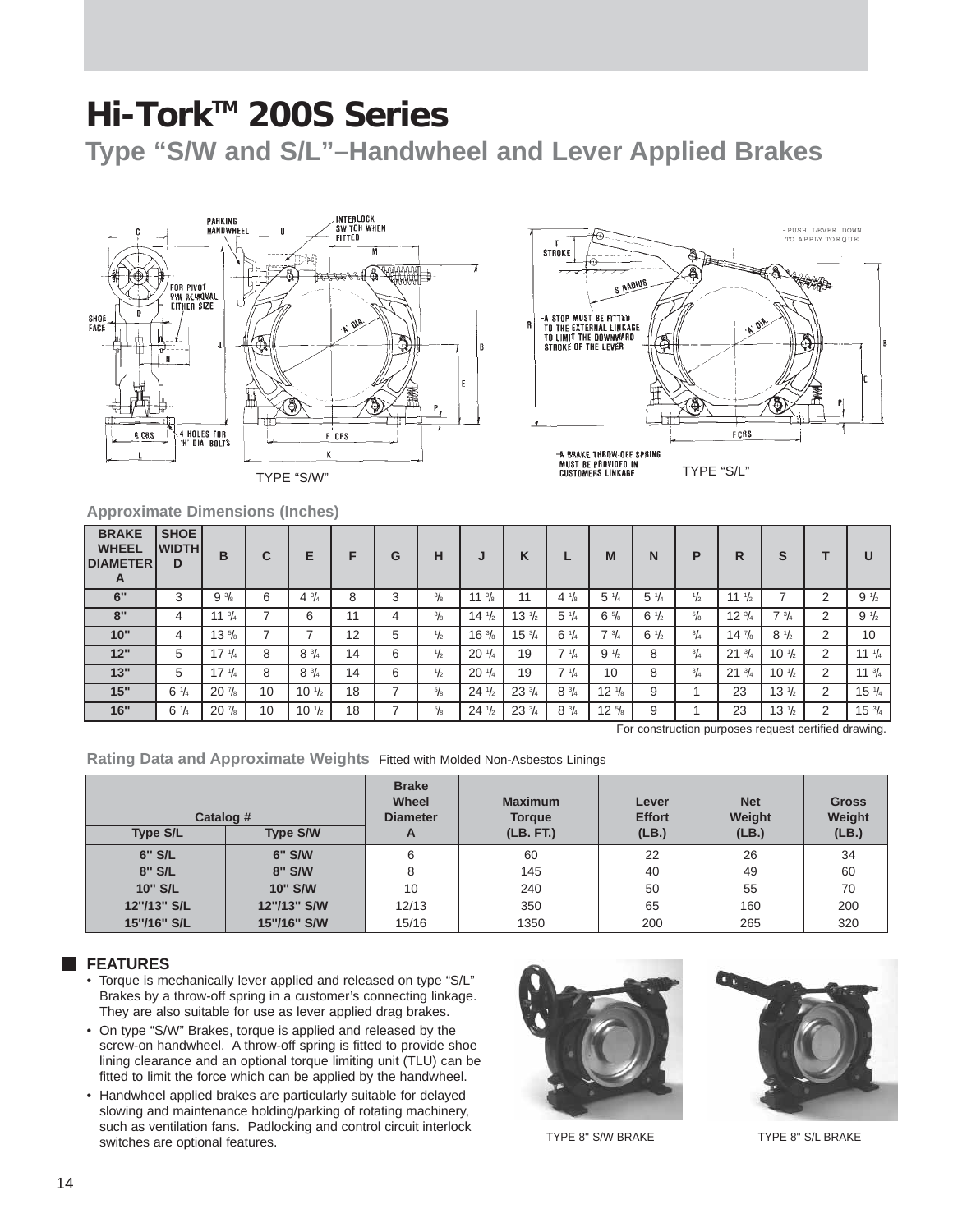**Type "SBW (Symmetrical)/ OBW (Offset Types)"–Brake Wheels**



| Diameter                              | $G =$ |
|---------------------------------------|-------|
| (Give tolerance for<br>Straight Bore) |       |
| Length                                | $S =$ |
|                                       | $F =$ |
| Keyway Width                          | $M =$ |
| Depth                                 | $N =$ |
| Taper (1.25" per foot or other)       |       |

#### **Rating Data and Approximate Dimensions (inches) / Weights**

| <b>CATALOG#</b>                  |                             | <b>BRAKE</b>                         | <b>WHEEL</b>     |                  |                      | <b>HUB</b>       |                 |                |                                          | <b>NET</b>             |
|----------------------------------|-----------------------------|--------------------------------------|------------------|------------------|----------------------|------------------|-----------------|----------------|------------------------------------------|------------------------|
| <b>SYMMETRICAL</b><br><b>HUB</b> | <b>OFFSET</b><br><b>HUB</b> | <b>WHEEL</b><br><b>DIAMETER</b><br>A | <b>FACE</b><br>в | D<br><b>MAX</b>  | E<br><b>MAX</b>      | F                | G<br><b>MAX</b> | <b>MAX RPM</b> | WK <sup>2</sup><br>(LB.FT <sup>2</sup> ) | <b>WEIGHT</b><br>(LB.) |
| 4" SBW                           | 4" OBW                      | 4                                    | $2 \frac{1}{4}$  | $2 \frac{1}{4}$  | $^{3}/_{4}$          | 2                | 1               | 5730           | 0.05                                     | 7                      |
| 6" SBW                           | 6" OBW                      | 6                                    | $3\frac{1}{4}$   | $3\frac{1}{4}$   | $1 \frac{3}{4}$      | 3                | $1 \frac{3}{4}$ | 3820           | 0.30                                     | 15                     |
| 8" SBW                           | 8" OBW                      | 8                                    | $4\frac{1}{4}$   | $4 \frac{1}{4}$  | $2 \frac{1}{4}$      | $4 \frac{1}{4}$  | $2 \frac{3}{4}$ | 2860           | 1.1                                      | 35                     |
| <b>10" SBW</b>                   | <b>10" OBW</b>              | 10                                   | $4 \frac{1}{4}$  | $4 \frac{1}{4}$  | $2 \frac{1}{4}$      | $4 \frac{1}{4}$  | $2 \frac{3}{4}$ | 2290           | 3.2                                      | 40                     |
| <b>12" SBW</b>                   | <b>12" OBW</b>              | 12                                   | $5\frac{1}{4}$   | $5\frac{1}{4}$   | $2 \frac{3}{4}$      | 5                | $3\frac{1}{4}$  | 1910           | 8.2                                      | 80                     |
| <b>13" SBW</b>                   | <b>13" OBW</b>              | 13                                   | $5\frac{3}{4}$   | $5\frac{3}{4}$   | $2 \frac{1}{2}$      | $5\frac{3}{4}$   | $3\frac{1}{2}$  | 1760           | 12                                       | 90                     |
| <b>15" SBW</b>                   | <b>15" OBW</b>              | 15                                   | $6\frac{3}{4}$   | $6\frac{3}{4}$   | $2 \frac{3}{4}$      | 8                | 5               | 1525           | 22                                       | 160                    |
| <b>16" SBW</b>                   | <b>16" OBW</b>              | 16                                   | $6\frac{3}{4}$   | $6\frac{3}{4}$   | $2^7$ / <sub>8</sub> | 8                | 5               | 1430           | 30                                       | 200                    |
| <b>19" SBW</b>                   | <b>19" OBW</b>              | 19                                   | $8 \frac{3}{4}$  | $8 \frac{3}{4}$  | $3\frac{1}{8}$       | 9                | 6               | 1200           | 75                                       | 260                    |
| <b>23" SBW</b>                   | <b>23" OBW</b>              | 23                                   | $11 \frac{1}{4}$ | $11 \frac{1}{4}$ | $4 \frac{1}{4}$      | 10               | $6 \frac{1}{4}$ | 995            | 205                                      | 450                    |
| <b>30" SBW</b>                   | <b>30" OBW</b>              | $30\frac{1}{2}$                      | $14 \frac{1}{4}$ | $14 \frac{1}{4}$ | $4 \frac{1}{4}$      | $13 \frac{1}{2}$ | 8               | 765            | 600                                      | 894                    |

For construction purposes request certified drawing.

Standard brake wheels are cast from 65–45–12 ductile iron alloy. This alloy has a minimum tensile strength of 65,000 psi, minimum yield strength of 45,000 psi, and this provides excellent strength, good machinability and is resistant to scoring. It's compatible with a variety of friction materials where the lining and the brake wheel wear evenly and smoothly. Fully machined wheels can be supplied with a parallel or tapered bore and keyway to meet the customer's specifications. Tapered bored hubs can be provided with a bent lock washer slot to give a more positive method of locking the wheel to the shaft. The wheels can be furnished completely machined to provide proper balance at normal operating speeds. Brake wheels can also be furnished semi-finished with a solid or rough bored hub for final machining by the customer. Standard wheel dimensions are shown on the table above; wheels that do not fall within these dimensional parameters may still be available, please contact the factory.

#### **STANDARD FEATURES**

- Manufactured from ductile-iron alloy
- Completely machined to provide proper balance at normal operating speeds
- Resistant to scoring
- Wears smoothly and evenly
- Good compatibility with friction materials

#### **COPTIONAL FEATURES**

- Special materials, tool steel, etc.
- Deep carburizing
- Chrome plated brake path
- Dynamic balancing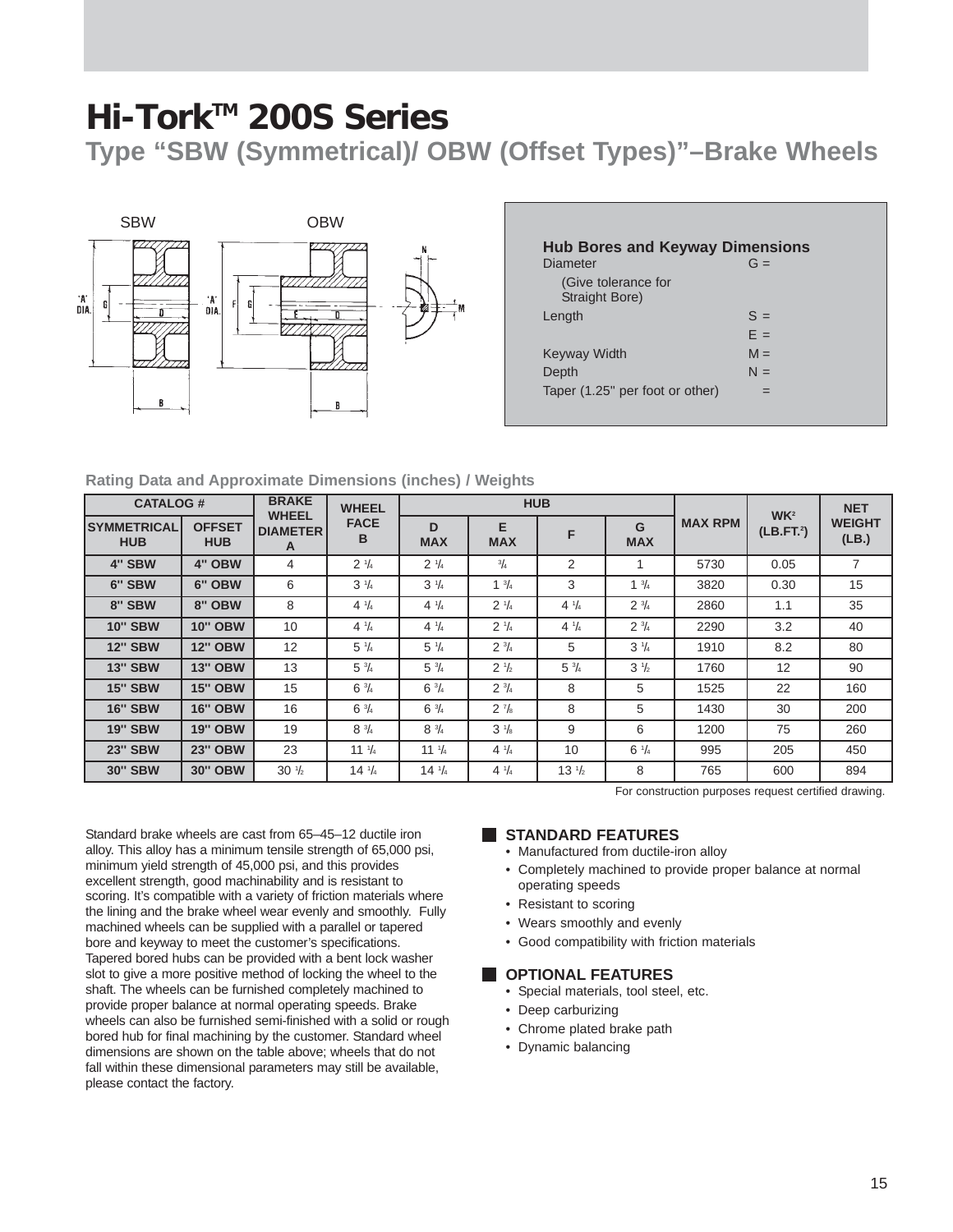**Brake Wheel Couplings**



TYPE G66 FLEX COUPLING

#### **BRAKE WHEEL COUPLINGS**

The brake wheel couplings are available for all 200S Series shoe brakes. They are useful in situations where space is limited and they also eliminate the need for expensive double shaft extensions on motors and gearboxes.

#### **SELECTION**

- 1. Brake wheel couplings are selected to provide sufficient rating based on the torque rating of the brake.
- 2. Check rating data table for required brake wheel coupling speed against allowable speed.
- 3. Check rating data table on page 16 for shaft diameters against coupling bore and keyway sizes. If larger bore is required, select a larger coupling.

#### **NOTES:**

- Torque ratings listed are typical values for the 200S Series brakes based on normal operation of drive systems. For repetitive high peak load applications please consult the factory.
- Maximum speeds (RPM) are based on maximum RIM velocity of 6000 feet per minute. Brake wheels and couplings must be balanced if peripheral speed exceeds this value.
- Couplings are normally furnished with an average interference fit of 0.0005'' per inch of shaft diameter, unless otherwise specified.
- Double engagement brake wheel couplings require realignment of the brake wheel to the brake if parallel misalignment becomes excessive due to tilting of the wheel and sleeve assembly.
- The high centrifugal forces encountered in couplings separate the base oil and thickener of general-purpose greases. Special long-term grease (LTG) only should be used.
- Standard coupling seals are BUNA-N material. Maximum continuous operating temperature is 250° F (121°C) and maximum intermittent (less than 1000 hours) operating temperature is 300°F (149°C).
- For unlisted brake torques and coupling types, please consult the factory.
- Metric sizes are optional.

#### **BRAKE WHEEL COUPLING ORDER INFORMATION**

#### **SPECIFY:**

- (1) Coupling (If selecting from the standard units shown on page 16 simply specify the catalog number. Example 13'' x 5.75'' – 1025 G) or if not known please supply the following information:
	- Brake wheel diameter and face width
	- Motor HP and RPM (or speed) of shaft on which brake is mounted
	- Gear ratio or shaft speeds
	- Details of application
- (2) Hub bores and keyway dimensions STRAIGHT SHAFTS:

|                                       | Driving Shaft | <b>Driven Shaft</b> |
|---------------------------------------|---------------|---------------------|
| Shaft Diameter<br>(provide tolerance) | $U =$         | U =                 |
| Keyway Width                          | $M =$         | $M =$               |
| Keyway Depth                          | $N =$         | N =                 |
| <b>TAPER SHAFTS:</b>                  |               |                     |
| Shaft Diameter                        | $U =$         |                     |
| (provide tolerance)                   |               |                     |
| Length Dim                            | $V =$         |                     |
| Length Dim                            | $W =$         |                     |
| Length Dim                            | $X =$         |                     |
| Length Dim                            | $Y =$         |                     |
| <b>Across Flats</b>                   | $=$           |                     |
| <b>Across Corners</b>                 | $ZW =$        |                     |
| Taper(1.25 per foot or other)         | $=$           |                     |
| Keyway Width                          | $M =$         |                     |
| Keyway Depth                          | N =           |                     |

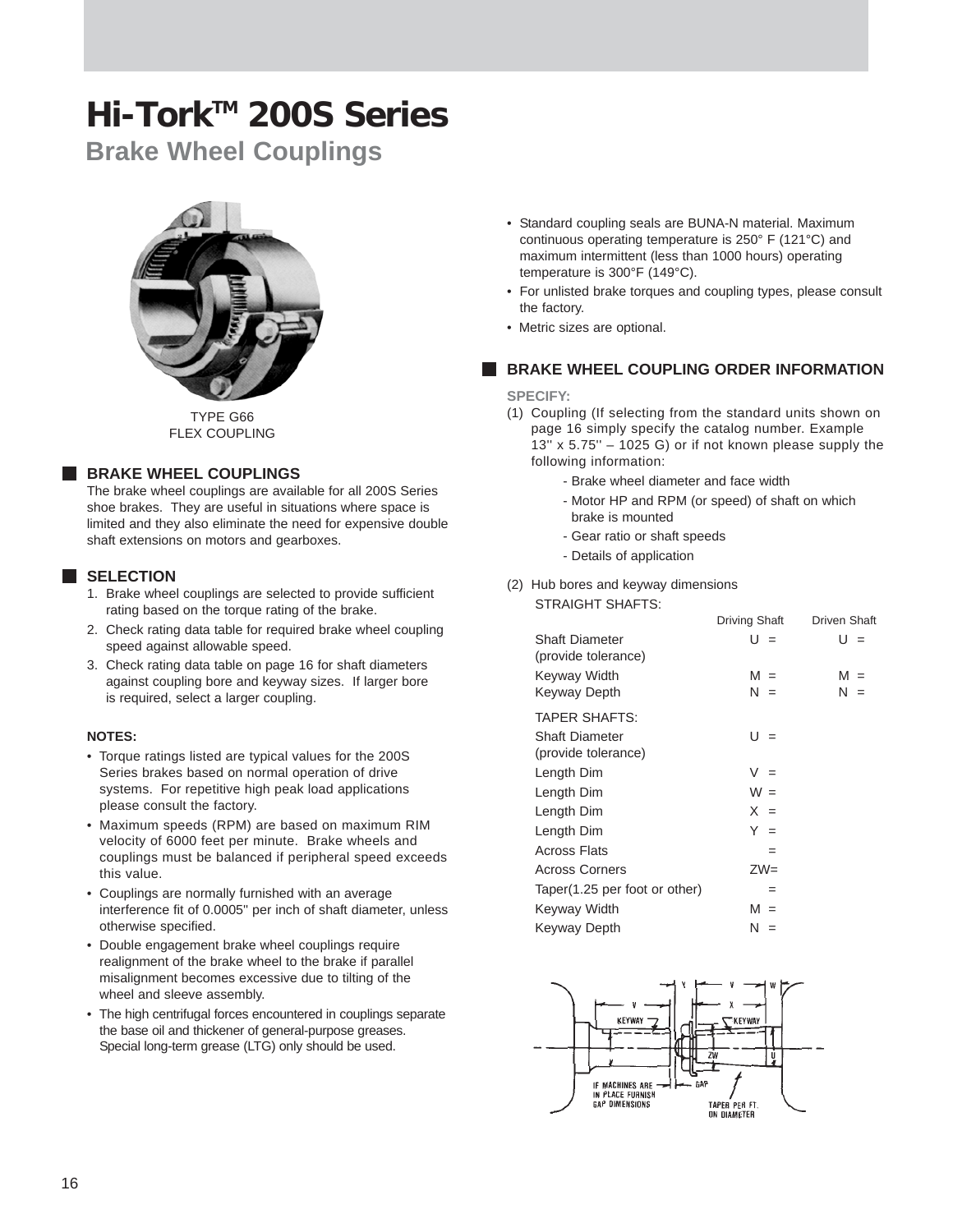**Brake Wheel Couplings–Gear Type**

#### **Dimensions & Ratings**



#### **Approximate Dimensions in Inches**

| <b>Brake Wheel</b><br><b>Diameter</b><br>AВ | A     | B     | С    | D     | F     | н    | J    |      | Q    | W    | <b>GAP</b> | <b>MC</b><br><b>MD</b><br><b>MAX</b> |
|---------------------------------------------|-------|-------|------|-------|-------|------|------|------|------|------|------------|--------------------------------------|
| 6"                                          | 4.56  | 3.88  | 1.69 | 2.70  | 3.30  | 0.55 | 1.53 | 1.56 | 1.66 | 0.38 | 0.50       | 2.50                                 |
| 8/10"                                       | 6.00  | 4.50  | 1.94 | 3.40  | 4.14  | 0.75 | 1.88 | 1.82 | 1.92 | 0.50 | 0.625      | 2.90                                 |
| 12"/13"/15"/16"                             | 8.38  | 6.81  | 3.03 | 5.14  | 6.10  | 0.86 | 2.82 | 2.90 | 3.00 | 0.56 | 0.75       | 4.10                                 |
| 19"                                         | 11.00 | 9.38  | 4.19 | 7.00  | 8.32  | 1.12 | 3.84 | 4.02 | 4.12 | 0.75 | 1.00       | 6.58                                 |
| 23"                                         | 12.50 | 10.50 | 4.75 | 8.25  | 9.66  | 1.12 | 4.38 | 4.54 | 4.70 | 0.75 | 1.00       | 7.82                                 |
| 30"                                         | 15.31 | 13.37 | 6.03 | 10.00 | 12.04 | 1.50 | 5.54 | 5.80 | 6.00 | 1.00 | 1.312      | 9.76                                 |

For construction purposes request certified drawing.

#### **Approximate Dimensions in Inches**

|             |                   | <b>Single Engagement</b> |                          |  |  |  |
|-------------|-------------------|--------------------------|--------------------------|--|--|--|
|             | <b>Parallel</b>   |                          |                          |  |  |  |
|             | <b>Offset</b>     |                          | Angular                  |  |  |  |
| <b>Size</b> | <b>Inches</b>     | <b>Inches</b>            | <b>Degrees</b>           |  |  |  |
| 1010G       | Do Not Use        | .005                     | $\overline{\mathcal{B}}$ |  |  |  |
| 1015G       | Single Engagement | .005                     | $\overline{\mathcal{B}}$ |  |  |  |
| 1025G       | Couplings To      | .010                     | /8                       |  |  |  |
| 1035G       | Compensate For    | .015                     | $\overline{\mathcal{B}}$ |  |  |  |
| 1040G       | Parallel Offset   | .020                     | $\overline{\mathcal{B}}$ |  |  |  |
| 1050G       | Misalignment      | .020                     | /8                       |  |  |  |

#### **Rating Data and Approximate Weights** Fitted with Molded Non-Asbestos Linings

|                                  |                 | <b>Brake</b>    |              |             |             |                       |             |                            |      | Weights (LB.)   |      | $WK2$ (LB.FT. <sup>2</sup> ) |                 |  |
|----------------------------------|-----------------|-----------------|--------------|-------------|-------------|-----------------------|-------------|----------------------------|------|-----------------|------|------------------------------|-----------------|--|
| <b>Brake Wheel</b><br>Dia x Face | <b>Coupling</b> | Rating<br>οf    | <b>Max</b>   |             |             | For one<br>square key |             | For one<br>rectangular key |      | Wheel<br>and    |      | Wheel<br>and                 | <b>Coupling</b> |  |
| <b>AB</b><br><b>JB</b>           | <b>Ref</b>      | <b>Coupling</b> | <b>Speed</b> | <b>Min</b>  | <b>Max</b>  |                       | <b>Max</b>  |                            |      | <b>Coupling</b> |      | <b>Coupling</b>              |                 |  |
| Catalog #                        |                 | (LB.FT.)        | <b>RPM</b>   | <b>Bore</b> | <b>Bore</b> | $M = N$               | <b>Bore</b> | M                          | N.   | (No-bore)       | Lube | (No-Bore) (No-Bore)          |                 |  |
| 6 x 3.25                         | $-1010G$        | 185             | 3820         | .50         | 1.875       | 0.500                 | 2.000       | .500                       | .375 | 15              | .10  | .45                          | .132            |  |
| 8 x 4.25                         | $-1015G$        | 420             | 2860         | .75         | 2.375       | 0.625                 | 2.500       | .625                       | .500 | 37              | .20  | 1.6                          | .486            |  |
| $10 \times 4.25$                 | $-1015G$        | 420             | 2290         | .75         | 2.375       | 0.625                 | 2.500       | .625                       | .500 | 44              | .20  | 3.7                          | .486            |  |
| $12 \times 5.25$                 | $-1025G$        | 1400            | 1910         | 1.25        | 3.625       | 0.875                 | 3.875       | 1.000                      | .750 | 100             | .60  | 10.9                         | 2.68            |  |
| $13 \times 5.75$                 | $-1025G$        | 1400            | 1760         | 1.25        | 3.625       | 0.875                 | 3.875       | 1.000                      | .750 | 110             | .60  | 14.7                         | 2.68            |  |
| $15 \times 6.25$                 | $-1025G$        | 1400            | 1525         | 1.25        | 3.625       | 0.875                 | 3.875       | 1.000                      | .750 | 132             | .60  | 25                           | 2.68            |  |
| 16 x 6.75                        | $-1025G$        | 1400            | 1430         | 1.25        | 3.625       | 0.875                 | 3.875       | 1.000                      | .750 | 170             | .60  | 33                           | 2.68            |  |
| $19 \times 8.75$                 | $-1035G$        | 3550            | 1200         | 2.00        | 4.875       | 1.250                 | 5.250       | 1.250                      | .875 | 205             | 1.25 | 87                           | 11.3            |  |
| $23 \times 11.25 - 1040G$        |                 | 5400            | 995          | 2.50        | 5.750       | 1.500                 | 6.250       | 1.500                      | 1.00 | 390             | 2.00 | 230                          | 21.6            |  |
| $30 \times 14.25 - 1050$ G       |                 | 10000           | 765          | 3.50        | 7.000       | 1.750                 | 7.375       | 1.750                      | 1.50 | 770             | 4.12 | 660                          | 62.5            |  |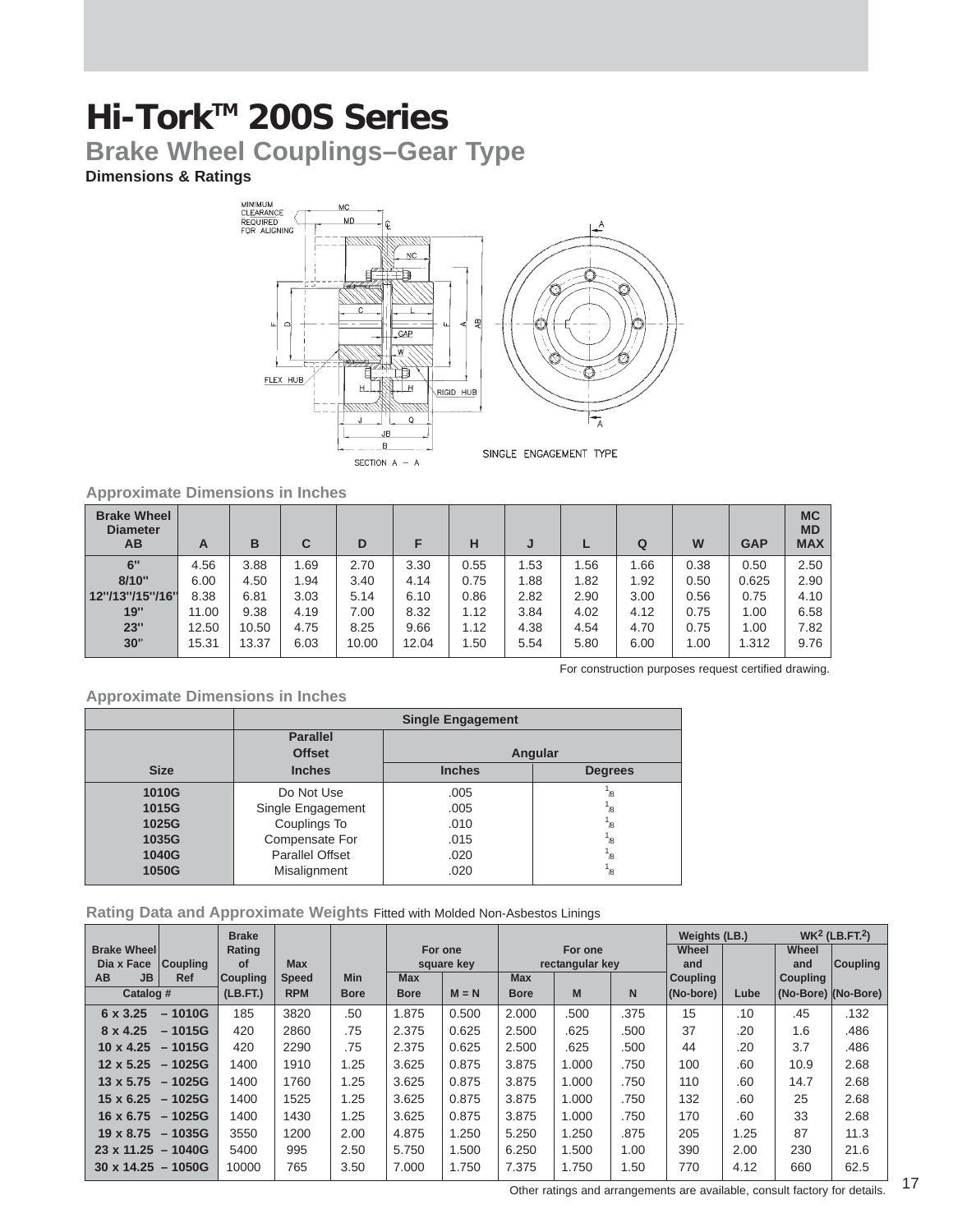**Type "SA and SA/M"–DC Magnetek Brake Rectifiers/Controllers**



NEMA 12 ENCLOSURE

**Rating Data and Approximate Dimensions (inches) and weights (LB.)**

| <b>DC Magnet</b>         | <b>Brake</b>         |                                |              |                                       |        | <b>Brake</b>    | <b>Net</b> |
|--------------------------|----------------------|--------------------------------|--------------|---------------------------------------|--------|-----------------|------------|
| <b>Brake</b>             | <b>Wheel</b>         | Catalog #                      |              |                                       |        | Coil            | Weight     |
| Catalog #                | <b>Diameter</b>      |                                | $\mathsf{A}$ | B                                     | C      | (Watts)         | (LB.)      |
| 4"/6" SA                 | 4''/6''              | <b>BR-250</b>                  | 10           | 6                                     | 6      | 90              | 10         |
| $8"$ SA<br><b>10" SA</b> | 8"<br>10"            | <b>BR-250</b><br><b>BR-250</b> | 10<br>10     | 6<br>6                                | 6<br>6 | 110<br>170      | 15<br>15   |
| 12"/13" SA<br>15"/16" SA | 12''/13''<br>15"/16" | BR-350<br><b>BR-350</b>        | 10<br>12     | $\begin{array}{c} 6 \\ 8 \end{array}$ | 6<br>8 | 210<br>350      | 15<br>20   |
| 4" to 10" SA             | 4" to 10"            | <b>BC-250</b>                  | 12           | 8                                     | 8      | 90<br>to        | 25         |
| 12" to 13" SA            | 12" to 13"           | <b>BC-350</b>                  | 12           | 8                                     | 8      | 210<br>90<br>to | 25         |
| 15"/16" SA               | 15"/16"              | <b>BC-450</b>                  | 12           | 8                                     | 8      | 210<br>350      | 30         |

For construction purposes request certified drawing.

The Mondel DC Power Supplies and Controllers are primarily designed for use with the 200SA range of DC Shunt Wound Brakes on medium duty applications (120 OPH) when a suitable DC supply is not available. They can be supplied with a number of standard ratings and enclosures or on backing plates for panel mounting.

**TRANSFORMER/RECTIFIER (BR) NO FORCING**

This unit is a simple transformer/rectifier power supply and is normally used on crane bridges and in similar applications which do not require fast response. If fast setting is required, an AC/DC relay can be added to interrupt the circuit to the brake coil.

#### **CONTROL UNITS (BC) WITH FORCING**

This combined power supply/controller is designed to improve the response times of the 200SA and similar DC shunt wound brakes. The unit consists of a heavy-duty tapped transformer, full wave rectifier, brake and timer relays and static timer board. The transformer is fitted with taps for three alternative inputs 230V, 460V and 600V, single phase, 60Hz. When the power is applied to the transformer, primary brake relay  $K_2$  is energized. The dual, secondary windings of the transformer are initially connected in series to produce a high voltage/current at the brake coil. After 0.5 second, the static timer energizes relay  $K_1$  which connects the secondary windings in parallel, thus reducing the voltage/current for holding the brake released. This method of "voltage" forcing eliminates the need for "dropping" resistors which are power consumers, heat generators and require open or ventilated enclosures.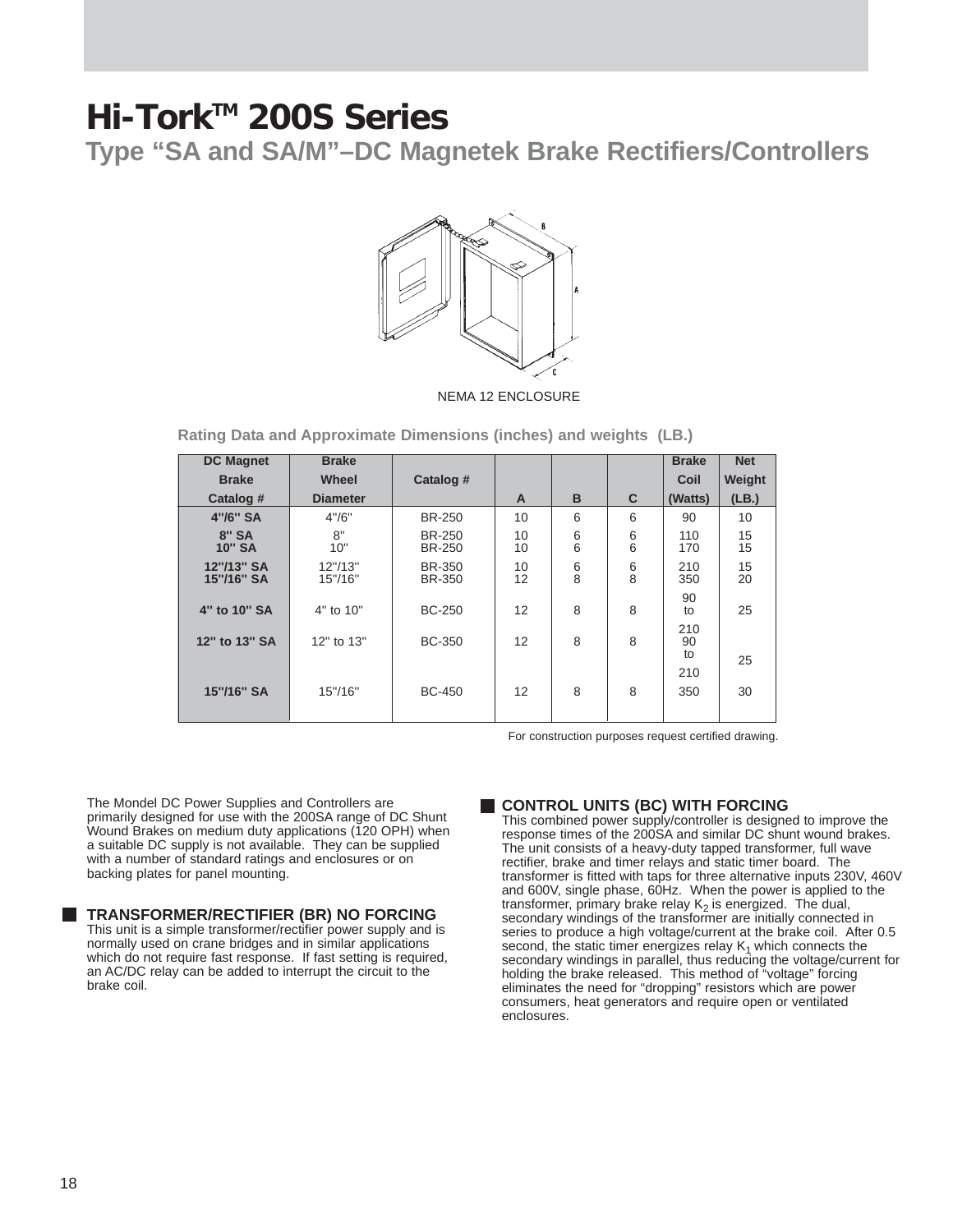**Type "SA, ST and ST/E"–Brake Enclosure**

NEMA 3R ENCLOSURE





#### **Approximate Dimensions (Inches)**

| <b>BRAKE</b><br><b>WHEEL</b><br><b>DIAMETER</b> | <b>TYPE SA</b>   |                  |                                  |                                | <b>TYPE ST</b>   |                  |                 |                  | <b>TYPE ST/E</b> |                   |                 |                     |                  |                               |   | <b>NET</b><br><b>WEIGHT</b> |
|-------------------------------------------------|------------------|------------------|----------------------------------|--------------------------------|------------------|------------------|-----------------|------------------|------------------|-------------------|-----------------|---------------------|------------------|-------------------------------|---|-----------------------------|
|                                                 | A                | B                | $\sim$<br>u                      | D                              | A                | B                | ⌒               | D                | A                | B                 | $\sim$<br>u     | D                   | E                | Е                             | G | (LB.)                       |
| 4"                                              | 6                | 44               | 16                               | 8                              |                  | -                | -               | -                | -                | -                 | -               | -                   | $3\frac{3}{8}$   |                               | 2 |                             |
| 6"                                              | $8 \frac{1}{4}$  | 14               | $20\frac{1}{2}$                  | 11                             | $8 \frac{1}{4}$  | $15 \frac{1}{2}$ | 22              | $17 \frac{3}{4}$ | $8 \frac{1}{4}$  | 18                | $24\frac{1}{4}$ | $17 \frac{3}{4}$    | $4\frac{3}{4}$   | $1 \frac{1}{4}$               | ↷ | 18                          |
| 8"                                              | $9\frac{1}{2}$   | $15 \frac{1}{2}$ | 23 <sup>1</sup><br>$\frac{1}{8}$ | $13 \frac{1}{2}$               | $8 \frac{1}{4}$  | 17               | $25\frac{5}{8}$ | $17 \frac{3}{4}$ | $8 \frac{1}{4}$  | $18 \frac{3}{4}$  | $26\frac{3}{8}$ | $17 \frac{3}{4}$    | 6                | C                             | ⌒ | 21                          |
| 10"                                             | $10 \frac{1}{4}$ | $16 \frac{3}{4}$ | $25\frac{1}{2}$                  | $15 \frac{1}{2}$               | $8 \frac{1}{4}$  | $18 \frac{1}{2}$ | $27\frac{1}{4}$ | $27 \frac{1}{4}$ | $8 \frac{1}{4}$  | $^{3}/_{4}$<br>21 | $30\frac{1}{2}$ | 21<br>$\frac{1}{4}$ |                  | $2 \frac{1}{2}$               | C | 28                          |
| 12"                                             | $12 \frac{1}{2}$ | $20\frac{1}{2}$  | 31                               | 19 <sup>1</sup> / <sub>4</sub> | 93/4             | $21\frac{1}{2}$  | $24\frac{3}{4}$ | $24\frac{3}{4}$  | $9^{3}/4$        | 24                | $34\frac{1}{4}$ | $24\frac{3}{4}$     | $8\frac{3}{4}$   | 2 <sup>1</sup> / <sub>2</sub> | C | 40                          |
| 13"                                             | $12 \frac{1}{2}$ | $20\frac{1}{2}$  | 31                               | 19 <sup>1</sup> / <sub>4</sub> | 93/4             | $21 \frac{1}{2}$ | $24\frac{3}{4}$ | $24\frac{3}{4}$  | $9\frac{3}{4}$   | 24                | $34\frac{1}{4}$ | $24\frac{3}{4}$     | $8\frac{3}{4}$   | 2 <sup>1</sup> / <sub>2</sub> | ⌒ | 42                          |
| 15"                                             | $15 \frac{1}{4}$ | $25\frac{1}{8}$  | $38\frac{3}{8}$                  | 23                             | $1 \frac{1}{2}$  | $27 \frac{3}{4}$ | $33\frac{1}{4}$ | $33\frac{1}{4}$  | 11 $\frac{1}{2}$ | $30\frac{1}{4}$   | $43\frac{1}{2}$ | $33 \frac{1}{4}$    | $10 \frac{1}{2}$ | $3\frac{3}{4}$                | C | 60                          |
| 16"                                             | $15 \frac{1}{4}$ | 25 <sup>1</sup>  | $38\frac{3}{8}$                  | 23                             | 11 $\frac{1}{2}$ | $27 \frac{3}{4}$ | $33\frac{1}{4}$ | $33\frac{1}{4}$  | 11 $\frac{1}{2}$ | $30\frac{1}{4}$   | $43\frac{1}{2}$ | $33 \frac{1}{4}$    | $10 \frac{1}{2}$ | 3 <sup>3</sup> / <sub>4</sub> | 2 | 62                          |
| 19"                                             | -                | -                |                                  | -                              | 11 $\frac{1}{2}$ | $27\frac{3}{4}$  | $35\frac{1}{2}$ | $35\frac{1}{2}$  | 11 $\frac{1}{2}$ | $30\frac{1}{4}$   | 50              | $35\frac{1}{2}$     | $13 \frac{1}{4}$ | $4\frac{1}{4}$                | っ | 70                          |

For construction purposes request certified drawing.

#### **STANDARD FEATURES**

- Sheet Steel Welded Construction
- Nema 3R Enclosure
- Hinged Inspection Cover
- Primed Paint Finish

#### **OPTIONAL FEATURES**

- Other Nema Enclosure Types
- Space Heaters
- Tropical and/or Corrosion Protection
- Stainless steel





(36) DC BRAKES AND NEMA 3R COVERS SUPPLIED TO COLUMBIAN COAL MINE.

NEMA 3R ENCLOSURE/BRAKE COVER